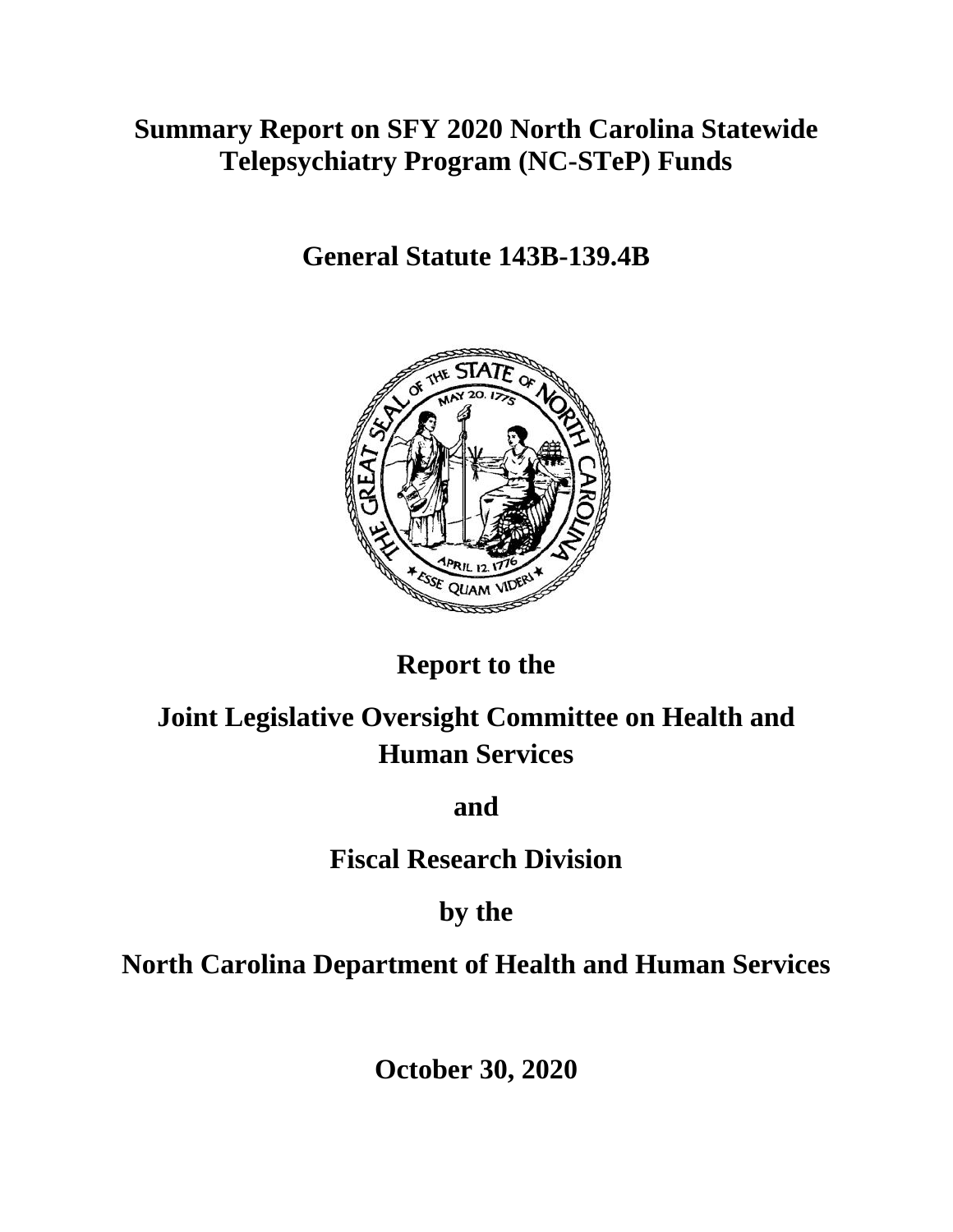#### **Executive Summary**

Over the past year, the North Carolina counties being designated as Health Professional Shortage Areas (HPSAs) in mental health have grown from 90 to 94. Access to behavioral health services continues to be a statewide challenge. The use of telehealth allows for rural and underserved communities to access healthcare providers. Ninety-four of North Carolina's 100 counties are considered Mental Health HPSAs due to a lack of psychiatrists to meet the needs of residents in those areas. In keeping with the vision to lead the nation in innovation, in 2013, the North Carolina General Assembly authorized the creation of the North Carolina Statewide Telepsychiatry Program (NC-STeP).

Session Law 2013-360, Senate Bill 616 and subsequently General Statute 143B-139.4B, directed the Department of Health and Human Services, Office of Rural Health (ORH) to partner with East Carolina University on a statewide telepsychiatry program. Since 2013, NC-STeP has engaged North Carolina health care organizations to participate as referring sites in providing psychiatric assessments to patients presenting in the hospital emergency department (EDs) and, more recently, at the community-based clinics. The East Carolina University Center for Telepsychiatry and e-Behavioral Health (C-TeBH) originally implemented these services in hospital emergency departments (EDs); however, Senate Bill 616, in 2018, allowed for NC-STeP to expand services to community-based sites. The expansion allows psychiatric assessments and behavioral health services to be completed within the community. ORH is responsible for monitoring NC-STeP funds and performance measures. ORH ensures the program's performance measures align with legislation, in addition to collecting, analyzing, and maintaining all documentation needed for payments, contract creation, and amendments. ORH receives reports regarding NC-STeP from C-TeBH and shares relevant information to rural healthcare partners and safety net providers.

As outlined in the legislative plan, NC-STeP focused on the implementation of referring and consulting sites during its initial years. There was recurring funding of \$2,000,000 that was awarded for building and maintaining the program infrastructure. In addition to state appropriations, in 2015, The Duke Endowment awarded a one-time sum of \$1,500,000 for two years to ORH to increase program sites and disseminate information regarding best practices. The Duke Endowment award was not fully expended between 2015-2017, and ORH received several carryforward approvals, including approval to expand the scope to allow for expending remaining funding to establish new community-based sites. The Duke Endowment award formally concluded on June 30, 2019, with a final report of funds submitted. Additionally, the NC-STeP budget was impacted by Session Law 2017-57, Section 11A. 10. This law required the Department of Health and Human Services (DHHS) to take a recurring reduction in the amount of \$3.2 million. The provision further required DHHS not to reduce funds if doing so would impact services. This was a difficult task, as reductions in the past have typically been non-recurring. DHHS chose to reduce the NC-STeP contract by \$180,000 due to historical reversions over the previous five years. NC-STeP objected to this cut and presented their concerns to the North Carolina General Assembly. The SFY 2019 contract for NC-STeP totaled \$1,820,000. ORH partnered with the North Carolina Department of Information Technology to secure additional one-time funding of \$200,000 that was granted to NC-STeP to assist solely with purchasing equipment necessary to expand communitybased telepsychiatry. During the SFY 2020 state budget process, the NC-STeP budget was proposed to receive an increase; however when the final budget passed using a series of mini-budget bills, the program remained funded at \$1,820,000.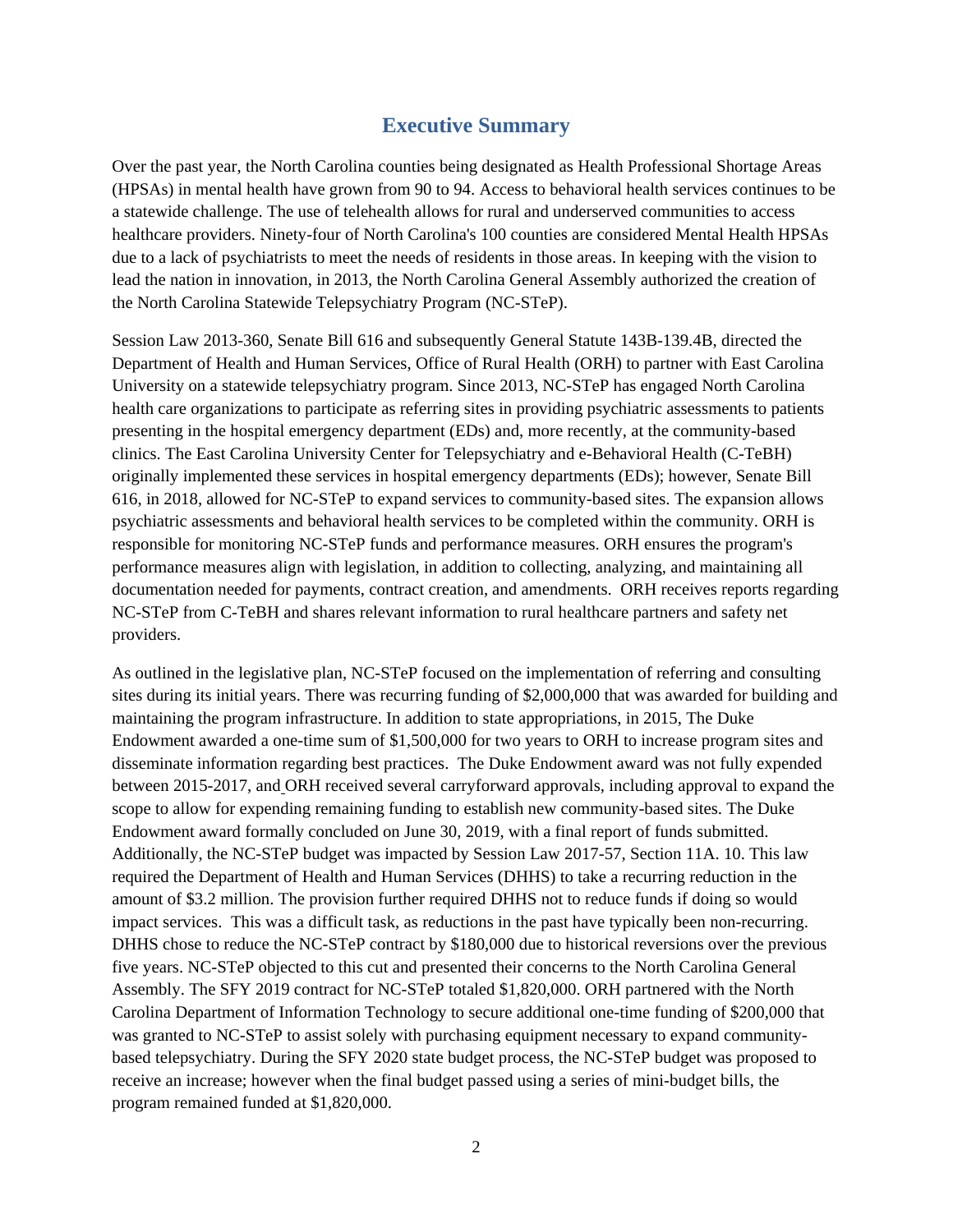In the second year of operation of NC-STeP, the North Carolina Department of Health and Human Services (DHHS) and ORH incorporated a sustainability measurement tool into the contract. Without including grant support from the State and other sources, the program currently operates at a 0.39:1.00 ratio (revenue: cost). The sustainability ratio of 0.39:1.00 means that, for every dollar the program spends, it can recover \$0.39. The two main factors driving this ratio are the payor mix, including around 32% uninsured patients, about 45% of patients covered by Medicaid and Medicare, and high provider costs.

The program has generated significant cost savings to the State, its partners, and external stakeholders. Although total cost savings are difficult to quantify due to the number of stakeholders, NC-STeP estimates ECU has achieved \$32,891,400 in cumulative cost savings to the State. The primary method of cost savings C-TeBH reports from this program is the avoidance of unnecessary hospitalization through overturned unnecessary involuntary commitments. Of the 18,233 patients held under involuntary commitment and served by the program, 6,091 have been discharged for further treatment using community resources. This approach has reduced burden for patients and families and reduced cost to state psychiatric facilities, other hospitals, law enforcement agencies, government, and private payers.

With the expansion into community-based settings, NC-STeP projects additional cost savings, although difficult to calculate, on serving patients in the community versus in the more expensive ED setting. Community-based services will provide cost savings by enhancing ED throughput, reducing law enforcement transportation costs due to fewer IVC patients, and enhancing community capacity to treat patients in the community.

As of June 30, 2020, 51 referring hospital sites across the state were connected to NC-STeP, and an additional five were in the process of being connected. There are also now eight community-based sites that have become connected. It is expected that the continual growth of the program will be drawn from community-based settings. There has also been an expansion of the consulting psychiatric sites, which now include Carolina Behavioral Care (CBC), Cape Fear Valley Health, Cone Health, Mission Health, Novant Health, Old Vineyard Behavioral Health Services, UNC Johnston, and East Carolina University (ECU). As required by contract with ORH, C-TeBH submits quarterly reports regarding specific performance measures. These can be publicly accessed at the following site: http://www.ecu.edu/csdhs/ncstep/reports.cfm.

In March 2020, due to the COVID-19 pandemic, the Department of Health and Human Services determined that all non-essential staff would begin working remotely and non-essental travel was prohibited. Session Law 2013-360 directed ORH to conduct site visits to referring and consulting sites supported by state funding. Unfortunately, travel restrictrions prevented ORH from meeting this requirement with all sites. The sites that were visited during the year reported high staff satisfaction and positive outcomes. There remain issues requiring future attention include the under and uninsured patient population, physician credentialing policies, and internet connectivity.

The COVID-19 pandemic has shown the importance of telehealth and how the NC-STeP program is primed to assist with the surge of mental health needs that occur during the pandemic as well as the long term effects. As Dr. Saeed stated in a recent interview, "Telemental health services are perfectly suited to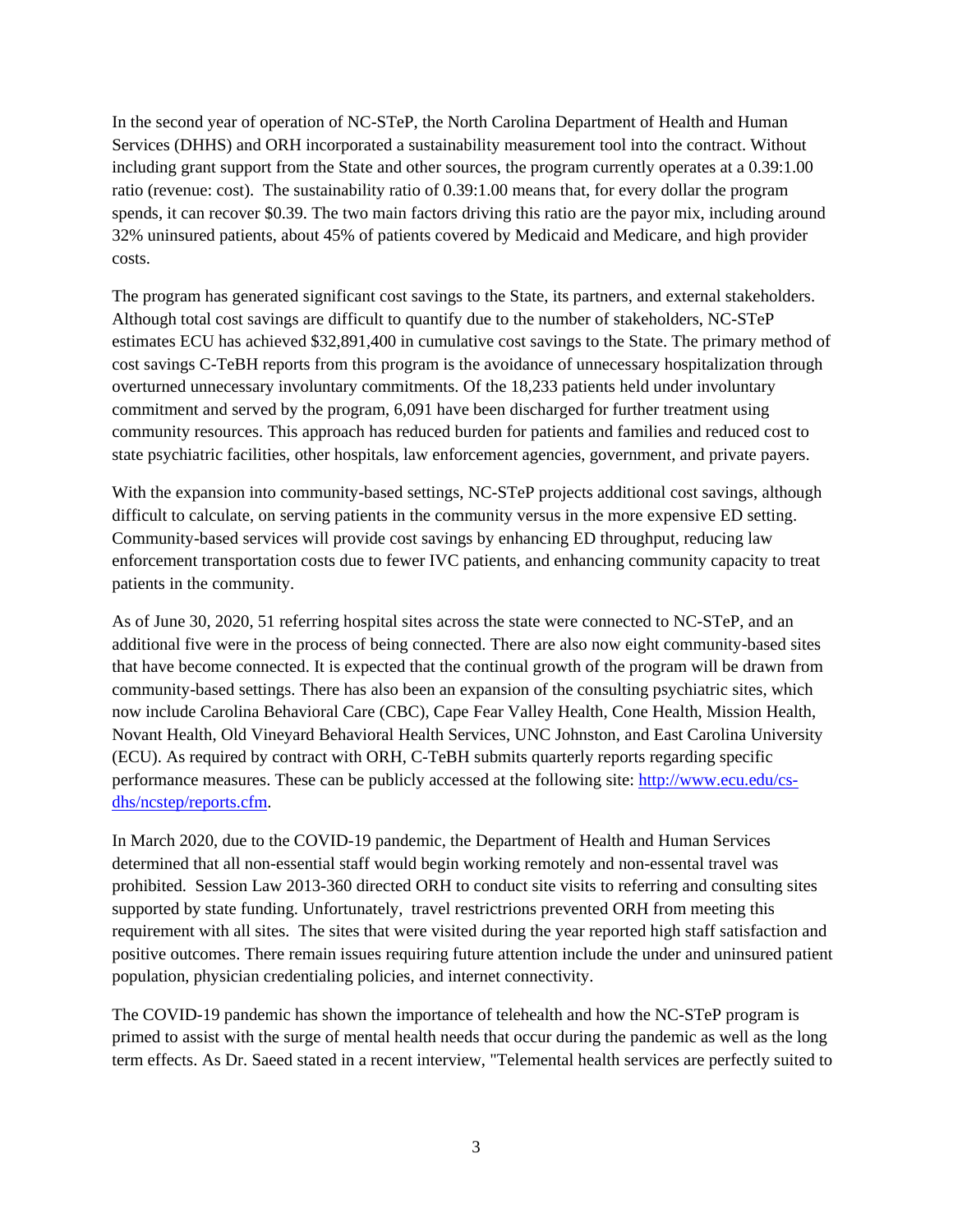this pandemic situation, giving people in remote locations access to important services without increasing risk of infection<sup>1</sup>."

 1 Saeed SA. (2020) Post Pandemic Care: ECU to Address Post-Pandemic Mental Health. 2020 July 1. Retrieved 8.14.20. from https://news.ecu.edu/2020/07/01/post-pandemic-care/.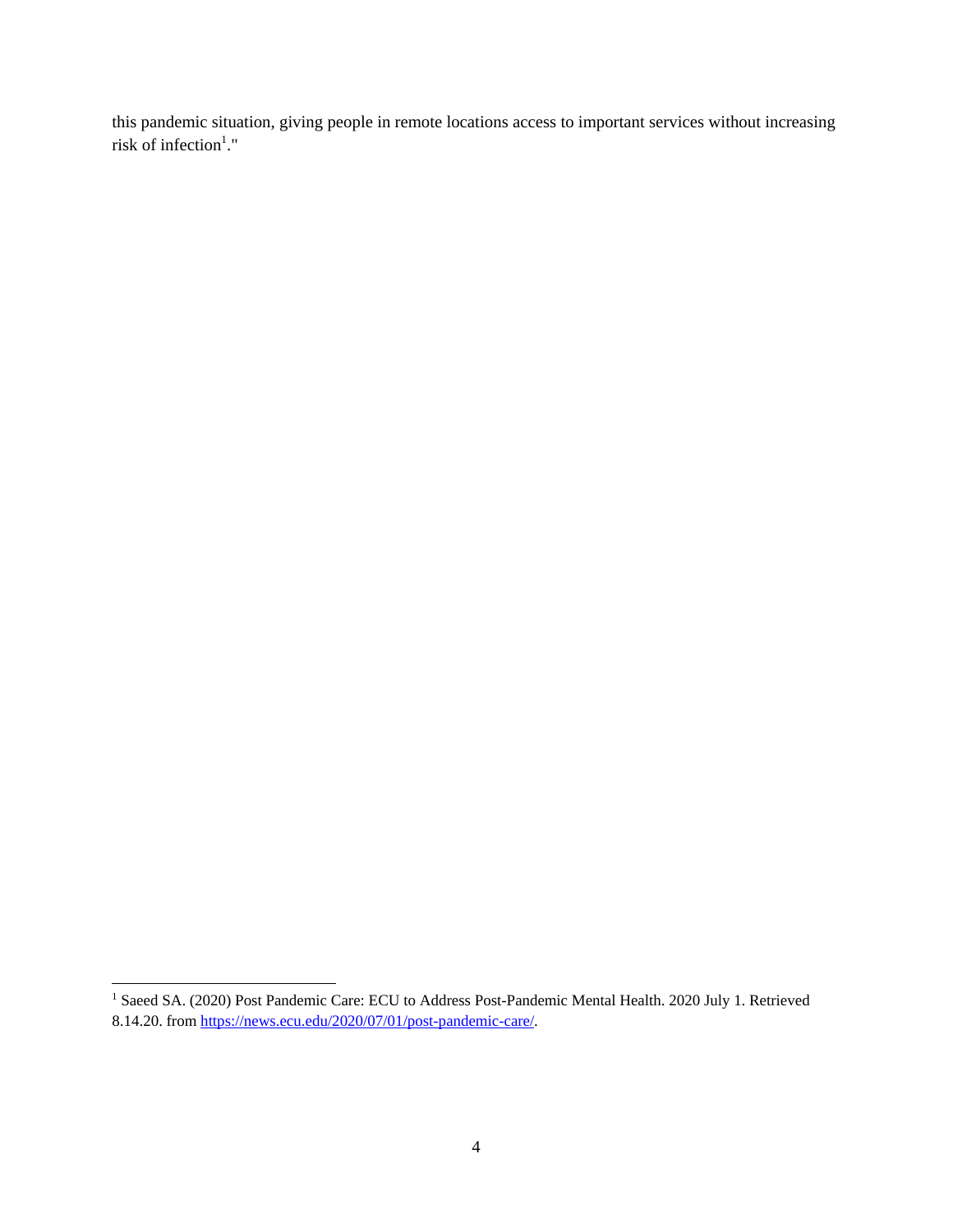## **Table of Contents**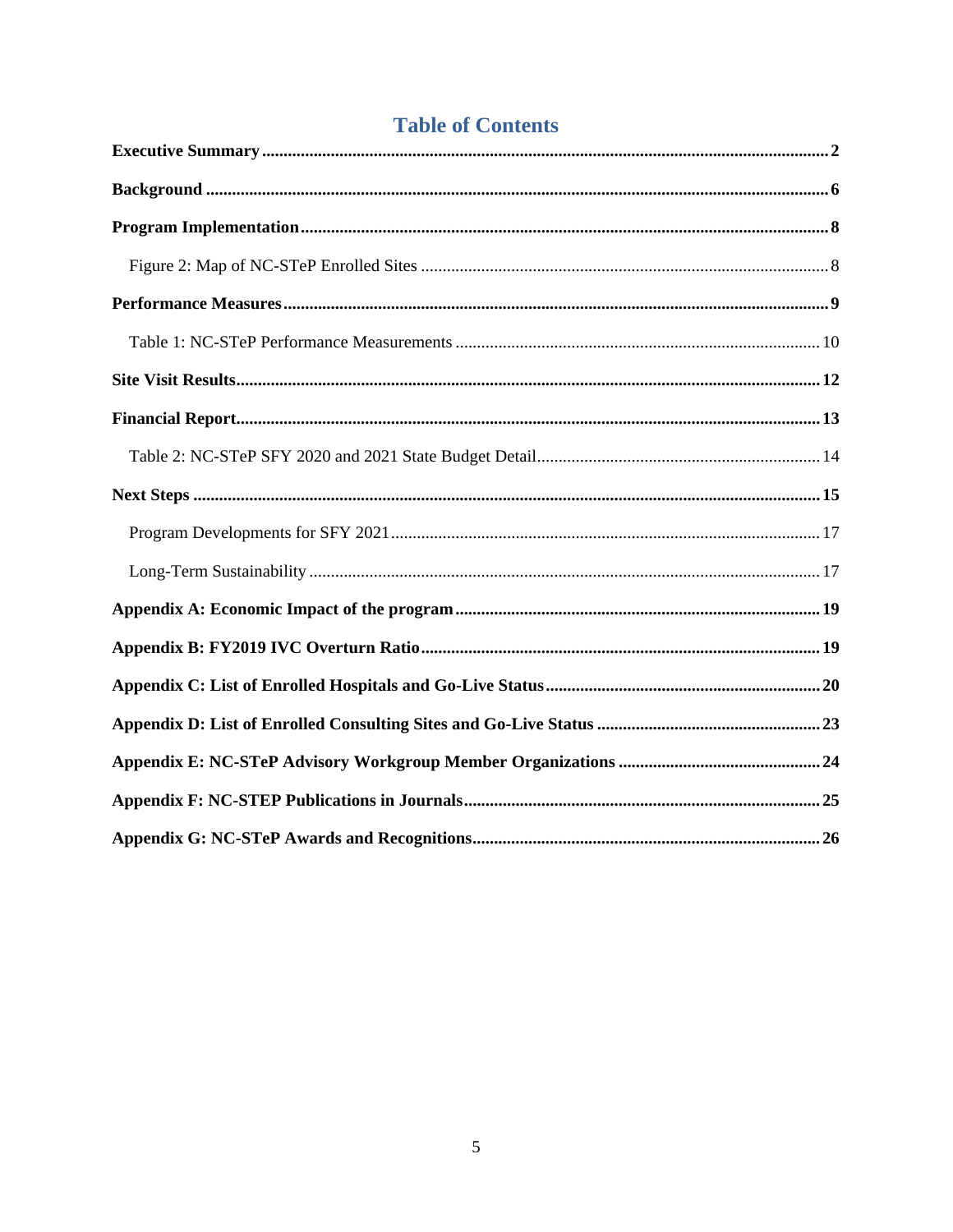#### **Background**

Overwhelmingly, rural North Carolina communities have a shortage of behavioral health providers. Areas can become designated Health Professional Shortage Areas (HPSAs) due to very low ratios between the number of providers and an area's population. Figure 1 is a map displaying the areas that are currently designated HPSAs specifically for behavioral health professionals in North Carolina. As the map reflects, 52 of 100 counties have at least one facility-based Mental Health HPSA. In addition, 94 counties have a Mental Health HPSA based on population or geographic data.

#### *Figure 1: Map of Mental Health Professional Shortage Areas*



These behavioral health professional shortages are acutely felt by the community and contribute to increased visits to the emergency department (ED) settings. When a person in the community is petitioned for involuntary commitment, a magistrate may order that the person be taken for evaluation. Many times, the individuals are taken to an ED for this evaluation. However, many ED physicians do not have training or adequate experience with psychiatric evaluations, and many of these EDs do not have access to psychiatrists or other qualified mental health professionals. As a result, in 2009, the North Carolina General Assembly (NCGA) passed two key pieces of legislation. One was to make permanent a program allowing other mental health professionals to conduct evaluations in the ED. The other was to allow these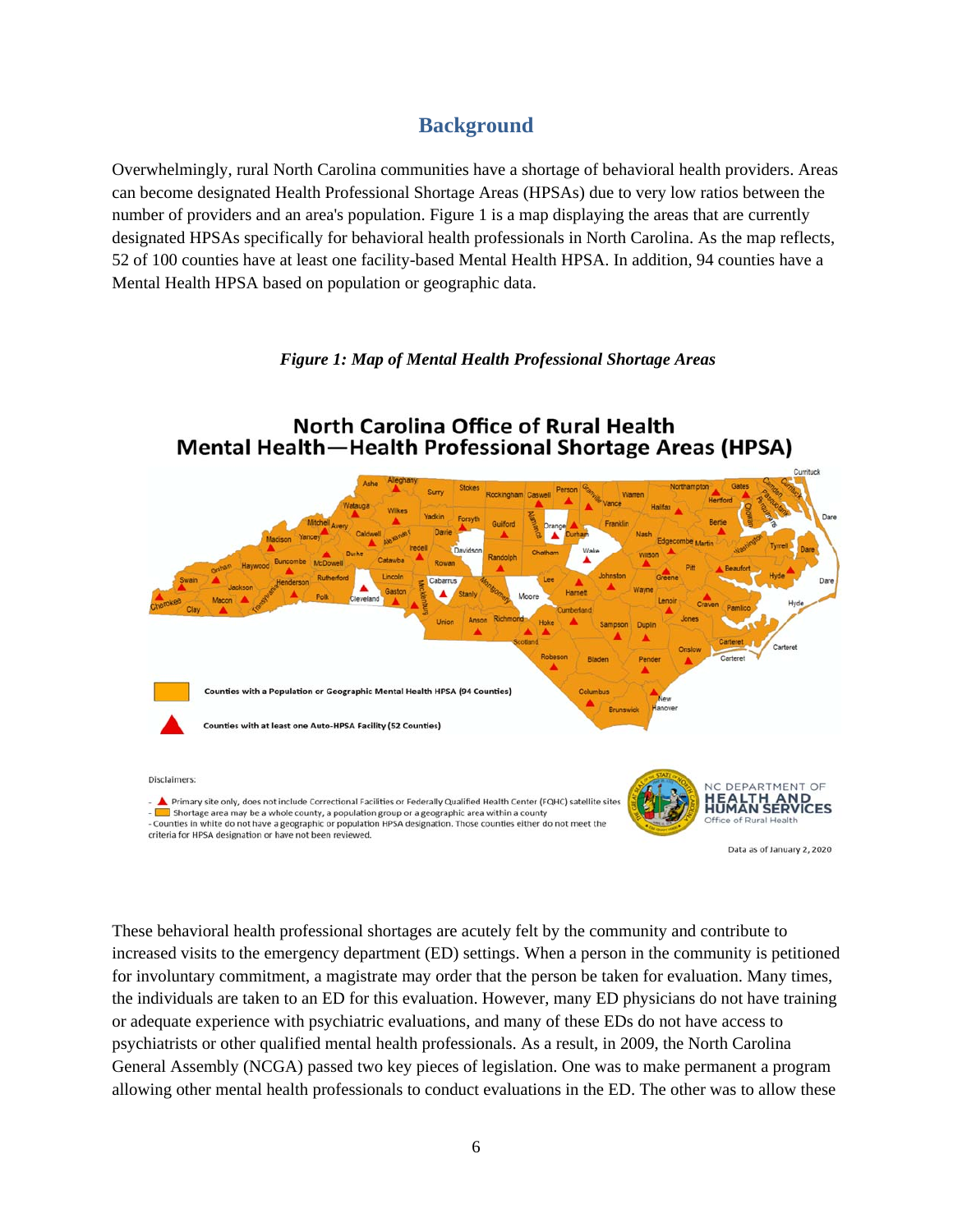evaluations to be done by a physician or eligible psychologist via telemedicine. In addition to being in the ED for the initial evaluation, many times, individuals remain in the ED awaiting transfer to an inpatient psychiatric hospital. The average length of stay (LOS) in an ED for an involuntary patient awaiting transfer to another hospital can be between 48 and 72 hours.<sup>2</sup> A prolonged LOS can lead to other negative consequences, including increased wait times for other patients, diversion of ED staff resources, and poor patient outcomes for those needing mental health treatment.

To help address this issue, many EDs in the United States have begun to use telepsychiatry. Telepsychiatry is a modality that enables a behavioral health professional to provide a patient assessment from a remote location using live, interactive, videoconferencing in real-time. In recent years, emerging technologies in video communication and high-speed internet connectivity have created an environment that has enabled telepsychiatry networks to expand.

In the summer of 2013, the NCGA decided to replicate the success of previous telepsychiatry initiatives in the state and elsewhere. In Session Law 2013-360, Section 12A.2B, the NCGA directed the NC. Department of Health and Human Services (DHHS) Office of Rural Health (ORH) to implement a statewide telepsychiatry program to be administered by East Carolina University Center for Telepsychiatry and e-Behavioral Health (ECU Center for Telepsychiatry). The plan was developed in collaboration with a workgroup of key stakeholders and modeled after the Albemarle Hospital Foundation Telepsychiatry Project, which was made possible with a grant from The Duke Endowment in 2010. This grant was awarded to implement telepsychiatry services into the EDs of Vidant Health and other hospitals, which experienced a decreased average LOS, a greater than 80% patient satisfaction rating, and a 33.6% rate in overturned involuntary commitments<sup>3</sup>. The initial aim of the North Carolina Statewide Telepsychiatry Program was to allow North Carolina hospitals to participate as referring sites or consulting sites in providing psychiatric assessments to patients experiencing an acute behavioral health or substance abuse crisis. This is accomplished through a contractual agreement between East Carolina University Center for Telepsychiatry and e-Behavioral Health (C-TeBH) and ORH. C-TeBH implements these services in hospital emergency departments, and more recently in community settings, and ORH oversees the operations of NC-STeP while monitoring the program's expenditures, hospital enrollment, and performance measures.

Telepsychiatry has proven to be a successful resource for states with rural populations lacking behavioral health resources. Other successful telepsychiatry programs include the South Carolina Department of Mental Health Telepsychiatry Program<sup>4</sup> and the University of Virginia Telepsychiatry Program<sup>5</sup>, which both continue to provide telepsychiatry services throughout their respective states.

l

<sup>2</sup> The DMH Telepsychiatry Program. (2013, July 31). *South Carolina Department of Mental Health*. Retrieved August 11, 2014, from http://www.state.sc.us/dmh/telepsychiatry/ 3 Davies, S. (2012, August 23). Vidant Health / Duke Endowment Telepsychiatry Project. *North Carolina Institute of Medicine*.

Retrieved August 11, 2014, from http://www.nciom.org/wp-content/uploads/2012/06/Bed-Boarding-Davies.pdf<br><sup>4</sup> The DMH Telepsychiatry Program. (2013, July 31). South Carolina Department of Mental Health. Retrieved August 11,

from http://www.state.sc.us/dmh/telepsychiatry/ 5

Telepsychiatry. (n.d.). *School of Medicine at the University of Virginia*. Retrieved August 11, 2014, from

http://www.medicine.virginia.edu/clinical/departments/psychiatry/sections/clinical/telepsychiatry/telepsychiatry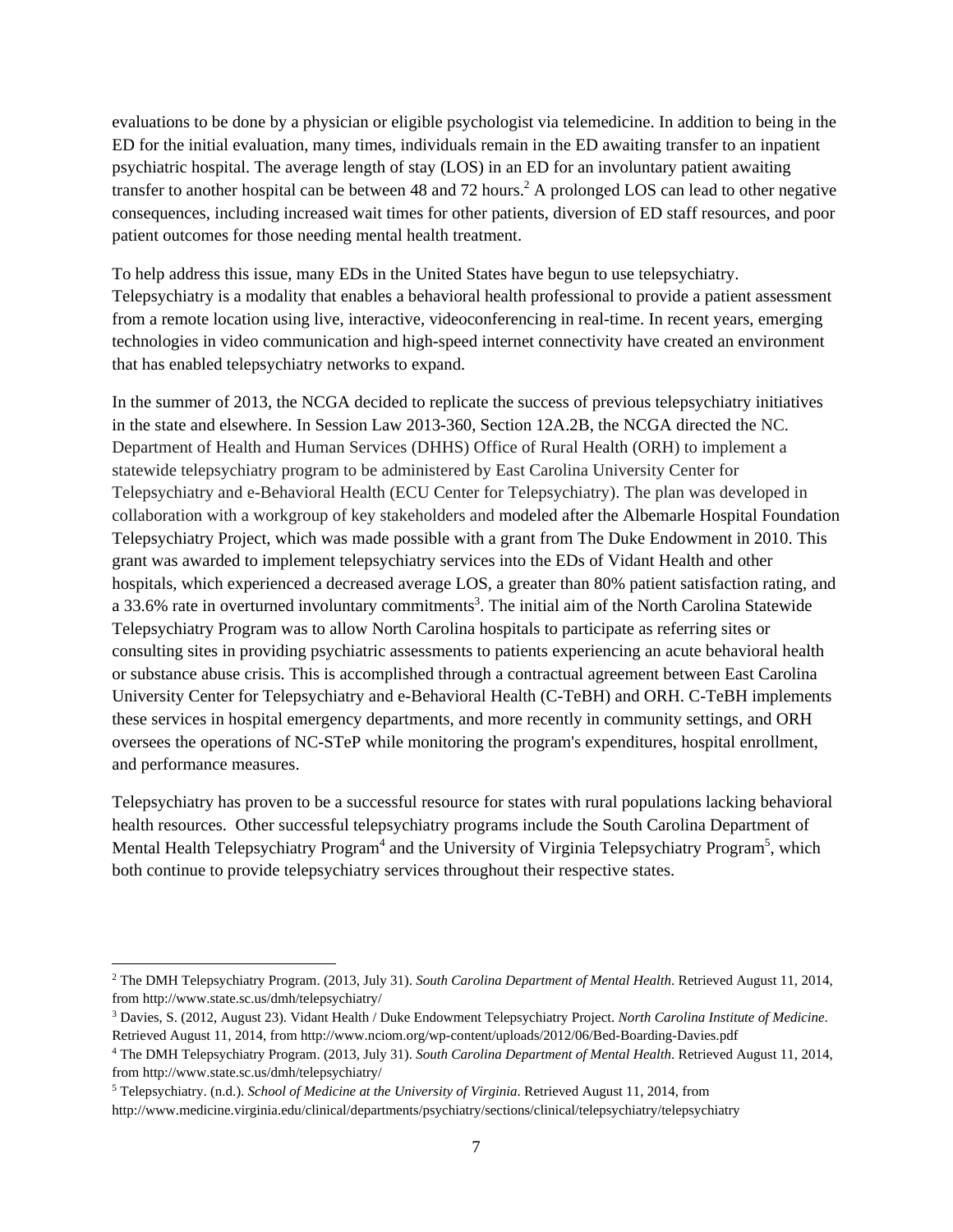### **Program Implementation**

The program began October 1, 2013, with the execution of a contract between ORH and C-TeBH. In accordance with Session Law 2013-360, subsequently General Statute 143B-139.4B, C-TeBH's role was to implement the service into enrolled hospitals and administer the operations of NC-STeP. As of June 30, 2020, there are 51 hospitals live referring sites in the network with an additional five working toward program implementation. With Senate Bill 616 (2019-2020 Session), there are now eight additional community-based sites working with NC-STeP psychiatric consultants. The community-based sites, which started operations in 2019 are located in Camden County Health Department (Albemarle Regional Health System), Craven County Health Department, Duplin County Health Department, Hyde County Health Department, Martin County Health Department (Martin-Tyrrell-Washington) and Pasquotank County Health Department (Albemarle Regional Health System). The program obtained additional funding from the Fullerton Foundation Grant to begin services in the Macon County Health Department. Gates County Health Department was added late 2019, becoming the eighth community-based site. No additional legislative funding was provided for this community-based expansion.

During SFY 2019, there were two additional consulting sites enrolled in the program, bringing the total of consulting sites to eight, which have continued to be active in SFY2020. These consulting sites include Carolina Behavioral Care (CBC), Cape Fear Valley Health, Cone Health, Mission Health, Novant Health, Old Vineyard, UNC Johnston, and ECU. A complete list of the live and enrolled hospitals can be found in Appendix A of this document. Figure 2 displays the most recent map of site locations for telepsychiatry referring sites (EDs) and consulting sites (provider hubs).



#### *Figure 2: Map of NC-STeP Enrolled Sites*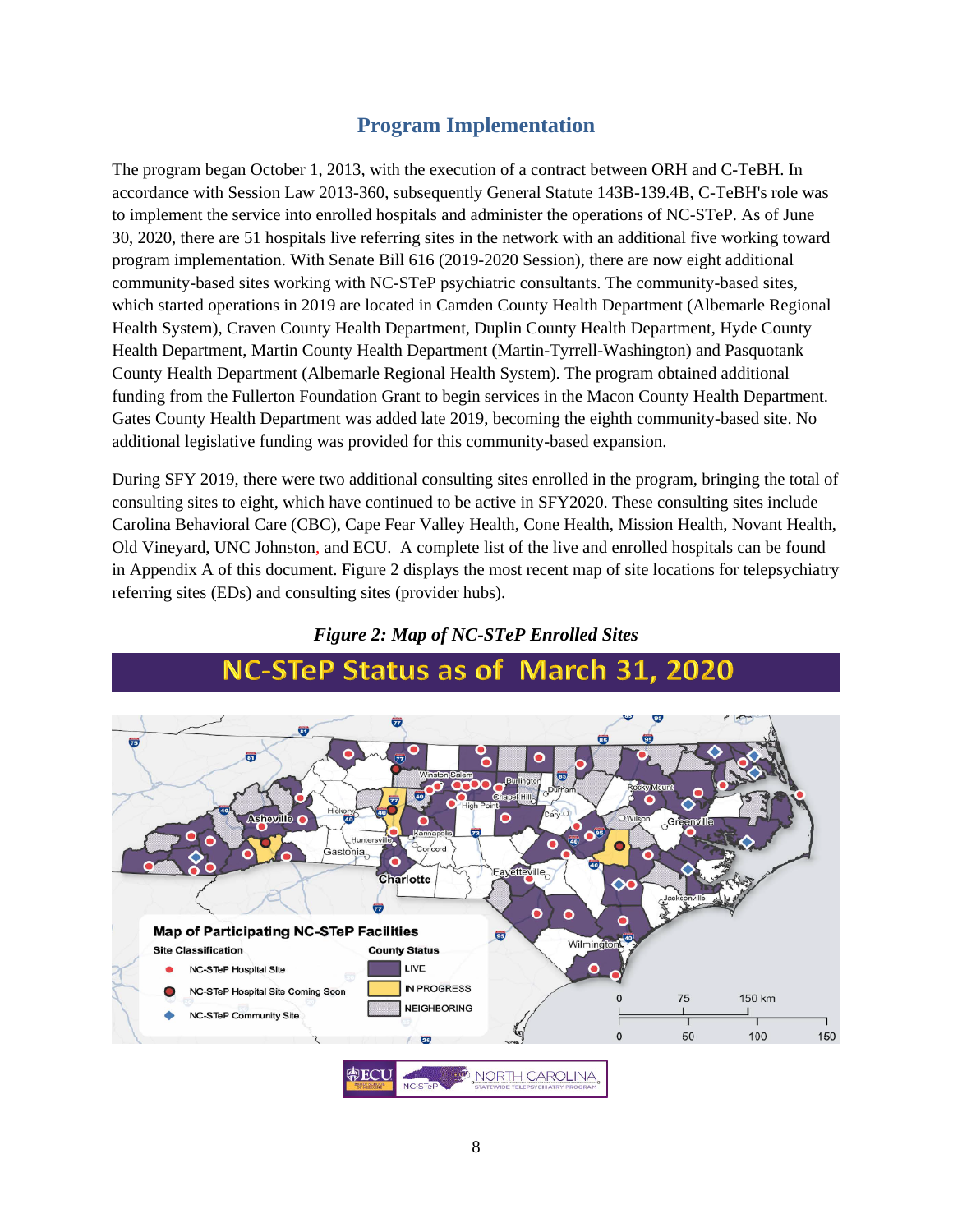State funding was essential to the creation of the statewide telepsychiatry program, and leaders of NC-STeP pursued additional funding from The Duke Endowment to expand the program. Funds in the amount of \$1.5 million from The Duke Endowment were awarded to ORH to be disbursed from SFY 2015 to 2018. Through this award, NC-STeP expanded services to additional referring sites. Duke Endowment funding was used for ORH overhead to meet the unfunded requirements of SL 2013-360. This funding also supported the dissemination of best practices of telepsychiatry through technical assistance, an informational website, provider training modules, publications, and conference presentations. The contract was under a no-cost extension that ended June 30, 2019.

With funding from The Duke Endowment concluding, ORH proactively sought and received approval to use a share of its Health Resources and Services Administration (HRSA) funds (totaling approximately \$82,800 for salary, fringe, and benefits) to support a portion of an ORH staff position's time to oversee NC-STeP, since the majority of critical access hospitals benefit from these services. Currently, ORH does not receive any state appropriations to support the legislatively mandated oversight functions.

#### **Performance Measures**

As required by contract with ORH, C-TeBH submitted quarterly reports regarding specific performance measurements. Most performance measurements were defined in SL 2013-360, Section 12A.2B, and are displayed in Table 1 with their respective targets and outcomes. DHHS also incorporated additional measures pertaining to user satisfaction and sustainability.

NC-STeP has accomplished much during its implementation and operation; however, there have been challenges. In December 2015, the largest telepsychiatry hub, Coastal Carolina Neuropsychiatric Center, discontinued its participation in the program. Leaders of NC-STeP immediately began recruiting additional hubs to fill the capacity, but all hospitals affected by the lapse in service had to be reconnected with a new hub. Now with eight hub sites up and running, the program is able to decrease wait time, increase weekend coverage, and improve the stability of the program. The program has successfully surmounted ongoing implementation challenges with the transition of consulting sites. The transition of consulting sites triggers the need for re-training and new credentialing.

Some performance measures are designed for measuring the program's impact but are not in the direct control of program administrators. One of these performance measures pertains to length of service (LOS) times. Average LOS times are often skewed due to outlying patients with complex medical and behavioral needs. To clarify the impact of these outliers, the median LOS time was also calculated and provided. Additionally, the program now reports the average "elapsed time" for the consultations performed, which is a measure of time it took for a consultation to be completed from the point of patient referral to the program to the completion of the consultation. The elapsed time is a measure of time it takes NC-STeP to start and finish a consult once a referral is received from an emergency physician. The total elapsed time currently is 3 hours and 13 minutes.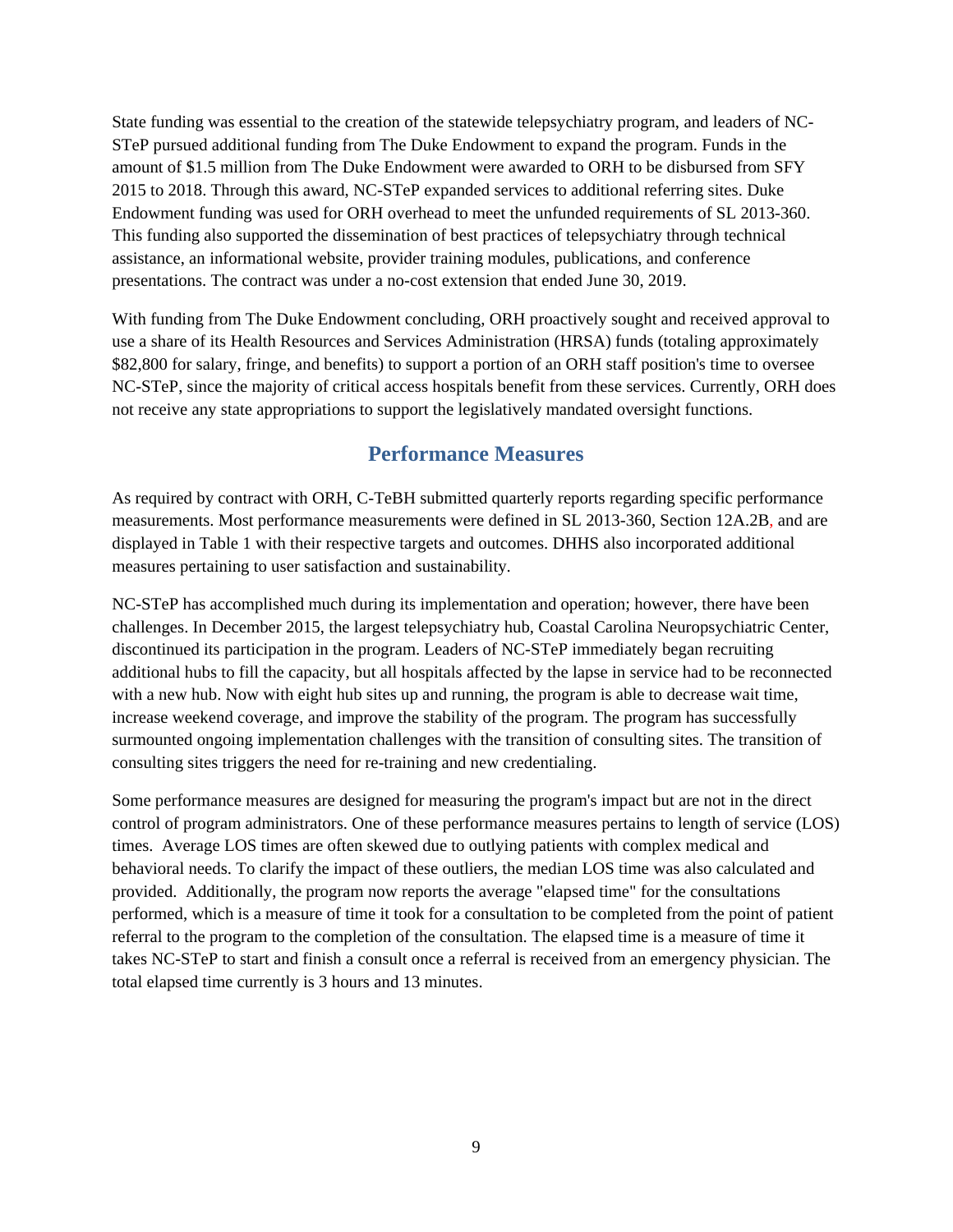| <b>Evaluation Criteria</b>                                                                                                                        | <b>Baseline as of</b><br>3/31/2019 | <b>Target Goals</b><br>6/30/2020 | <b>Reported</b><br><b>Measures as of</b><br>6/30/2020              |
|---------------------------------------------------------------------------------------------------------------------------------------------------|------------------------------------|----------------------------------|--------------------------------------------------------------------|
| The number of full-time equivalent (FTE) positions<br>supported by these contracts                                                                | .20 FTEs                           | .40 FTEs                         | 4.30 FTEs                                                          |
| The number of overturned involuntary commitments                                                                                                  | 922                                | 1,181                            | $QTD = 209$<br>$YTD = 887$<br>$PTD = 6,091$                        |
| The number of participating consultant providers                                                                                                  | 54                                 | 48                               | 47                                                                 |
| The number of telepsychiatry assessments conducted                                                                                                | 5,252                              | 6,805                            | $\overline{QTD} = 1,048$<br>$YTD = 4,615$<br>$PTD = 43,025$        |
| The number of telepsychiatry referring sites                                                                                                      | 56                                 | 56                               | 51<br>(5 sites are in process)                                     |
| The reports of involuntary commitments to enrolled<br>hospitals                                                                                   | 2,143                              | 2,774                            | $QTD = 640$<br>$YTD = 2,409$<br>$PTD = 18,233$                     |
| The average (mean) Length of Stay for all patients<br>with a primary mental health diagnosis across all<br>dispositions††                         | 46.7 hours                         | 55 hours                         | QTD Average $= 40.6$<br>QTD Median $= 24.1$                        |
| The rate of "satisfied" or "strongly satisfied" among<br>emergency department staff participating in NCSTeP                                       | 78%                                | 78%                              | Satisfaction surveys<br>not conducted this<br>quarter <sup>*</sup> |
| The rate of "satisfied" or "strongly satisfied" among<br>hospital CEOs/COOs participating in the statewide<br>telepsychiatry program              | 100%                               | 100%                             | Satisfaction surveys<br>not conducted this<br>quarter*             |
| To rate of "satisfied" or "strongly satisfied" among<br>consulting (hub) providers participating in the<br>statewide telepsychiatry program       | 100%                               | 100%                             | Satisfaction surveys<br>not conducted this<br>quarter*             |
| The rate of "satisfied" or "strongly satisfied" among<br>emergency department physicians participating in the<br>statewide telepsychiatry program | 72%                                | 85%                              | Satisfaction surveys<br>not conducted this<br>quarter*             |
| The ratio of overall revenues (billing, subscription<br>fees), exclusive of grant funding, to program costs<br>(exclusive of start-up costs)      | 0.21:1.00                          | >1.00:1.00                       | $QTD = 0.20:1.00$<br>$YTD = 0.19:1.00$<br>$PTD = 0.39:1.00$        |

### *Table 1: NC-STeP Performance Measurements*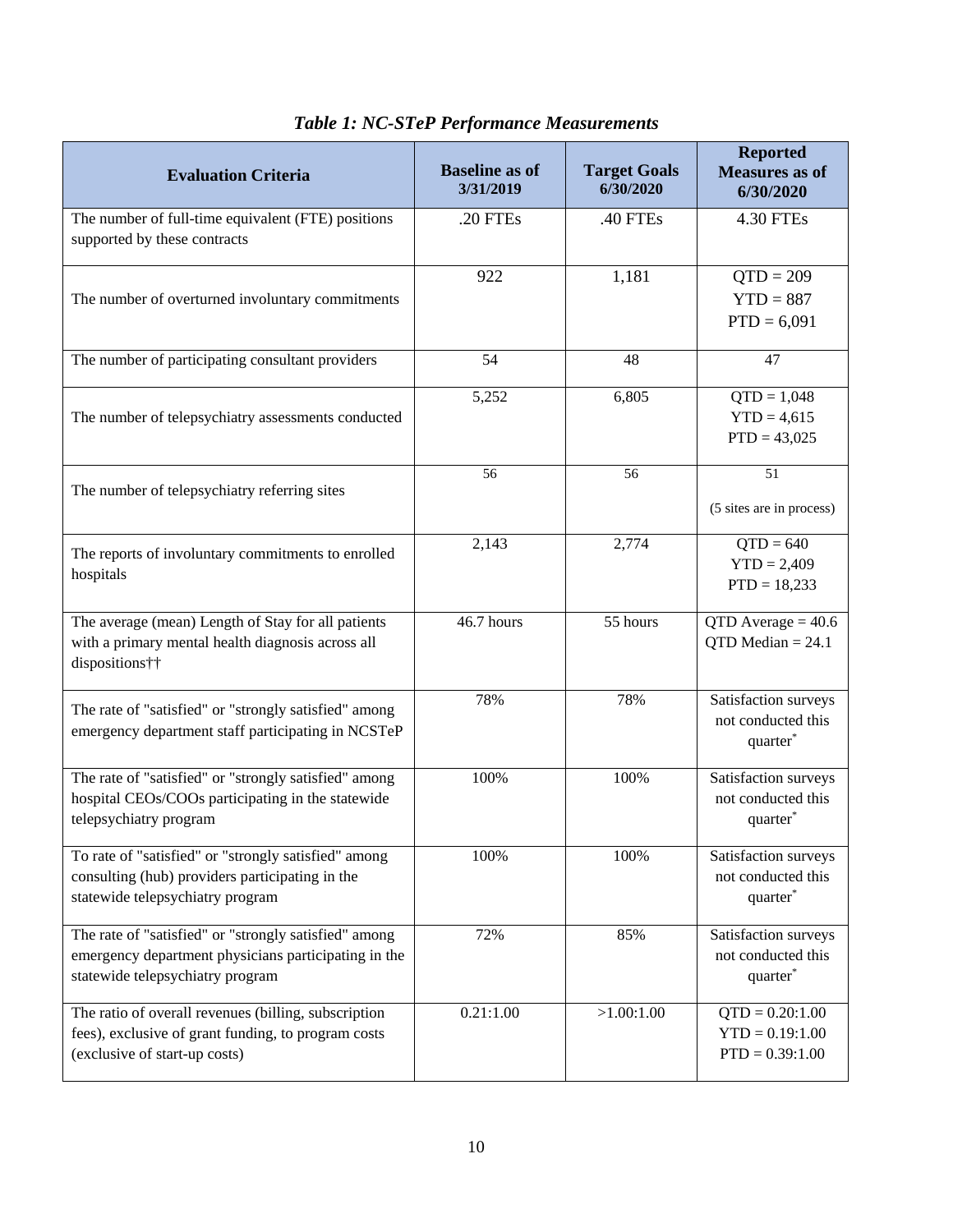| <b>Evaluation Criteria</b>                                                                                                    | <b>Baseline as of</b><br>3/31/2019 | <b>Target Goals</b><br>6/30/2020 | <b>Reported</b><br><b>Measures as of</b><br>6/30/2020                    |
|-------------------------------------------------------------------------------------------------------------------------------|------------------------------------|----------------------------------|--------------------------------------------------------------------------|
| Cumulative return on investment to state<br>psychiatric facilities through overturned IVCs<br>(inpatient admission prevented) | \$4,978,800                        | \$6,463,800                      | <b>YTD</b> Average<br>\$4,789,800<br>Cumulative average<br>since program |
|                                                                                                                               |                                    |                                  | inception<br>\$32,891,400                                                |

†† Length of stay begins when the patient is admitted to the ED and ends when the patient is discharged from the ED \* Satisfaction survey are completed twice a year. The most recent survey were completed in March 2020 that reported an overall satisfaction level of 85%.

Currently, there are no performance standard requirements for community-based sites, as these will have to differ from hospital evaluation points. For the program and the state to make data-driven conclusions, such as savings and impact, the following evaluation criteria have been selected to monitor.

| <b>EVALUATION</b><br><b>CRITERIA</b>                                              | <b>BASELINE</b><br><b>VALUES/MEASURES AS</b><br><b>REPORTED ON</b><br>3/31/2019 | <b>TARGET TO BE</b><br><b>REACHED BY</b><br>06/30/2020 | <b>VALUES/MEASURES</b><br><b>REACHED AS OF</b><br>06/30/2020 |
|-----------------------------------------------------------------------------------|---------------------------------------------------------------------------------|--------------------------------------------------------|--------------------------------------------------------------|
| 1. Number of full-time<br>equivalent (FTE) positions<br>supported by the contract | 2.75 FTEs                                                                       | <b>4.02 FTEs</b>                                       | .70 FTEs                                                     |
| 2. Number of community-<br>based sites contracted                                 | 4                                                                               | $\overline{4}$                                         | 8                                                            |
| 3. Number of patient visits<br>with medical (psychiatric)<br>doctor               | 104                                                                             | 534                                                    | 51<br>$YTD = 438$<br>$PTD=676$                               |
| 4. Number of return visits                                                        | 396                                                                             | 2,333                                                  | 824<br>$YTD = 2,455$<br>$PTD = 3,332$                        |
| 5. Number of patient visits<br>with a mid-level provider                          | 391                                                                             | 2,320                                                  | 907<br>$YTD = 2,661$<br>$PTD = 3,533$                        |
| 6. Number of new patient<br>visits                                                | 143                                                                             | 521                                                    | 134<br>$YTD = 629$<br>$PTD=949$                              |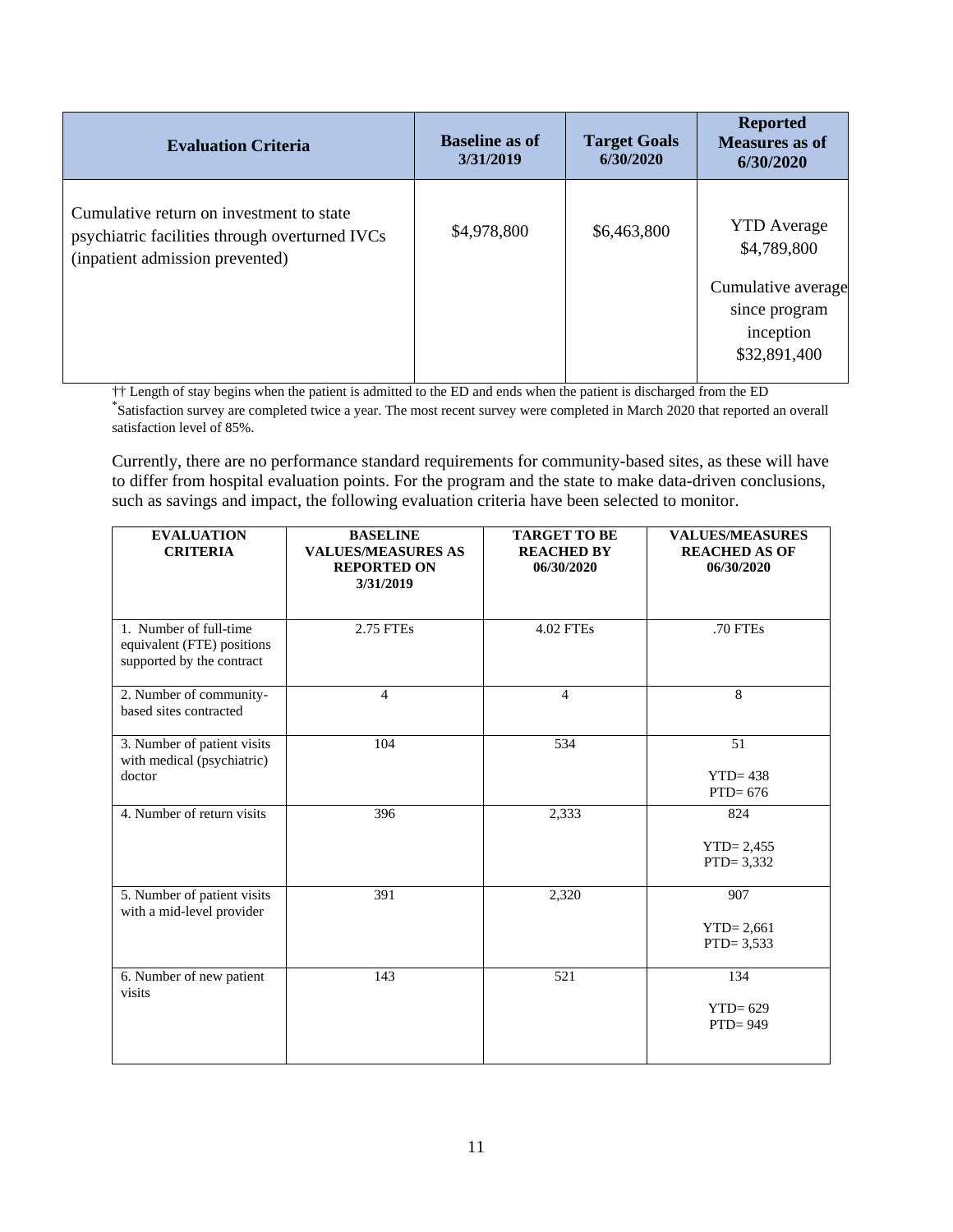### **Site Visit Results**

With the onset of the COVID-19 Pandemic, ORH was unable to complete the required face-to-face site visits to all state-funded hospital sites in which telepsychiatry has been implemented due to travel restrictions placed on DHHS employees.

Physician Credentialing - Each physician at a consulting site must be credentialed by the referring site to provide services to that site. The physician credentialing process usually takes between 3-6 months for each facility, which delays program implementation. This administrative burden is especially present in rural hospitals or small hospitals, which often do not have the resources to dedicate staff for credentialing as well as in the community-based sites.

Length of Stay – The NC-STeP program has reduced the ED length of stay (LOS) significantly when compared to the NC Healthcare Association (NCHA) data on file.<sup>6</sup> There are many factors that affect patient LOS, some of which are beyond the ED and NC-STeP's control. Despite the use of telepsychiatry, a patient's LOS can vary and remain above average depending upon discharge disposition. Patients with complex medical needs, in addition to behavioral health needs, can expect to remain in the ED longer. A patient not under involuntary commitment may be sent home; however, patients who remain under the involuntary commitment process must await placement in an appropriate facility. This process often takes up to 48 hours and can be even longer if the patient is an adolescent. Pediatric patients have an even more difficult time finding discharge locations due to the limited amount in the state.

Availability of Service - Several sites state that they wished these services were provided 24 hours a day. Currently, consulting sites offer telepsychiatry services from 8 AM to 6 PM. Since there is not 24-hour support, patients who arrive in the ED during the evening will be required to spend the night before receiving telepsychiatry assessments. Multiple sites report that the weekend coverage is excellent and greatly improves delivery of services. Because NC-STeP has expanded into weekend coverage, assisting in the delivery and access of services, but it is clear that hospitals would still like to see 24-hour coverage.

Connectivity - Several sites are currently using the telepsychiatry cart's wireless capability to connect to the internet. However, due to the density of building materials used in hospital construction and the lack of high-powered wireless technology in some areas, staff members have trouble connecting to the local wireless network. Other sites connect the telepsychiatry cart to the internet via a cable and wall jack, but this is only possible if wall jacks are available in the patient's room. In addition, some sites have reported difficulty connecting to the consulting provider's machine. These connectivity issues have decreased user satisfaction.

Community-Based Support Services – Several hospital sites noted that having a psychiatric evaluation is helpful in overturning an IVC or obtaining medication. If the patient is released from the hospital without

l

<sup>6</sup> North Carolina Healthcare Association (NCHA) ED Tracker. 2012 Data. Available at

https://www.ncleg.net/documentsites/committees/JLOCHHS/JLOCHHS%20Subcommittees%20by%20Interim/2013- 14%20JLOC-HHS%20Subcommittees/Mental%20Health%20Subcommittee%20Folder/2-24-

<sup>14%20</sup>MH%20Subcom%20Meeting/IVe-Nelson%20140224\_NCHA\_MHLOC\_ED%20Crisis.pdf. Accessed August 16, 2018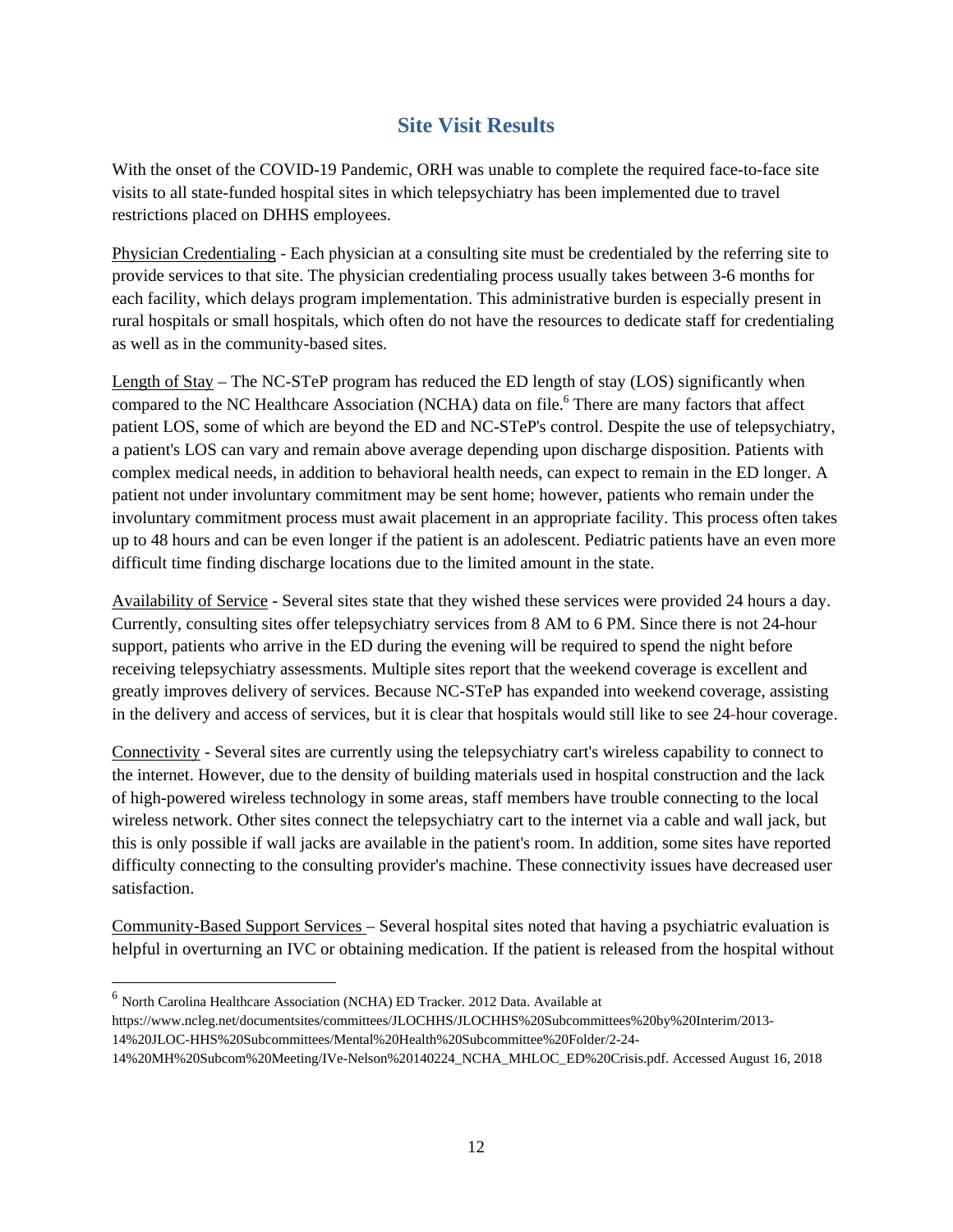any additional follow-up care in the community, the patient often returns to the ED in crisis. Hospitals would like additional options for community-based treatment sites to refer to patients.

All these issues have been present since the start of the program and have affected the speed of program implementation and user satisfaction. ORH has been in discussion with NC-STeP and its Advisory Workgroup to resolve these issues, but some of them are outside of the scope and control of the NC-STeP program and some will require additional funding.

During the Advisory Workgroup meetings, the rising uncompensated care has been shared as one of the biggest threats to this program. The program contractor (ECU) is unable to bill over 30% of the patients that using the service due to lack of health insurance coverage. The expansion of Medicaid under the Affordable Care Act (ACA) could have a significant positive financial impact on this program.

With Covid-19, NC-STeP was well prepared to continue providing services in ED settings without any interruption. However, NC-STeP faced challenges at its health department-based community sites. Health departments quickly changed the focus of their mission to help with the outbreak of Covid-19. This along with limited face-to-face appointments at the health department clinics reduced the number of patient encounters NC-STeP received.

### **Financial Report**

The North Carolina General Assembly originally appropriated a recurring annual sum of \$2,000,000 for this initiative. The initial use of funds included: 1) entering into a contract with C-TeBH, 2) purchasing the necessary equipment for hospitals and consulting sites participating in the program, 3) building administrative and clinical infrastructure for the program, 4) establishing policies and procedures for the clinical operations and training, 5) designing and implementing a functional web portal, and 6) supporting under and uninsured patients. The current primary emphasis is to bring additional sites online over the next year, with the Web Portal implemented at each site.

Session Law 2017-57, Section 11A. 10. required the Department of Health and Human Services (DHHS) to take a recurring reduction in the amount of \$3.2 million. The provision further required DHHS not to reduce funds if it would impact direct services. This was a difficult task for DHHS, as reductions in the past have typically been non-recurring, making them easier to manage by identifying one-time dollars. DHHS chose to reduce the NC-STeP contract by \$180,000 due to historical reversions over the previous five years. NC-STeP objected to this cut and presented their concerns to the North Carolina General Assembly. The SFY 2019 contract for NC-STeP totals \$1,820,000 resulting from budget reduction

During the SFY 2020 state budget process, the NC-STeP budget was proposed to receive an increase; however when the final budget passed using a series of mini-budget bills, the program remained funded at \$1,820,000.

In addition to State funds, The Duke Endowment also awarded a sum of \$1,500,000 to ORH to support NCSTeP through funding additional equipment and additional sites. It also enabled the program to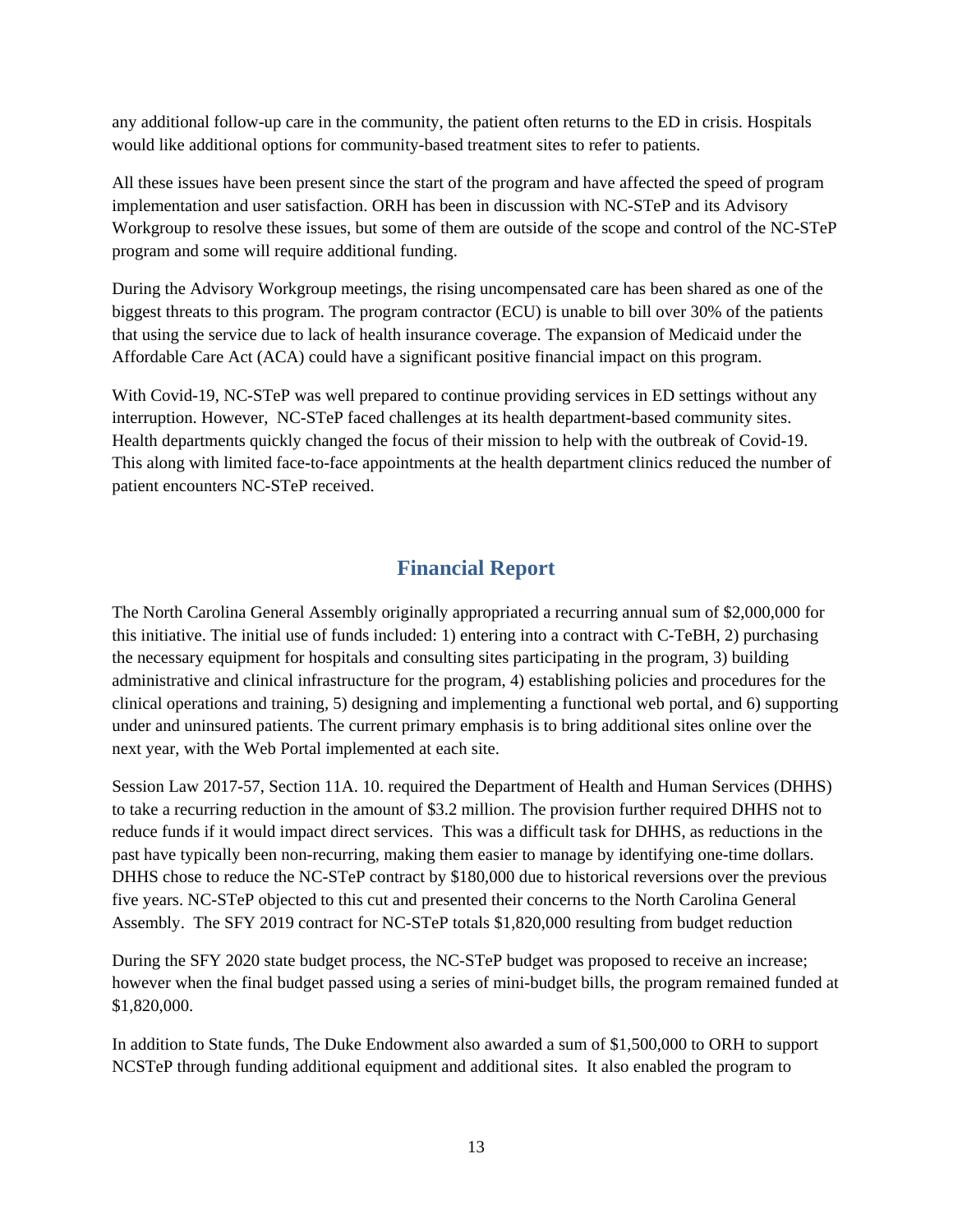identify and disseminate information regarding best practices. This award supported program augmentation for five years.

In addition to funding support to augment the NCSTeP program, The Duke Endowment funding supported a portion of a staff position to conduct the legislatively mandated program monitoring and fiscal oversight. When The Duke Endowment funding concluded, ORH secured permission to use a portion of the Health Resources and Services Administration Medicare Rural Hospital Flexibility Program funds to continue to support a portion of an ORH staff position's time to oversee NC-STeP, since the majority of critical access hospitals benefit from these services.

The Department of Health and Human Services also received an additional \$200,000, one-time transfer from the Institute of Museum and Library Services from the NC Department of Information Technology to expand telepsychiatry services into community settings. A Memorandum of Agreement ("Agreement" or "MOA") was made and entered by and between the North Carolina Department of Information Technology, an agency of the State of North Carolina, hereinafter referred to as "NCDIT," and ORH to distribute these funds to East Carolina University for Telepsychiatry and e-Behavioral Health to expand NC. Statewide Telepsychiatry Program (NC-STeP).

These funds are used to equip new community sites with computers, technology, and related items, as well as to support the development and implementation of the community site web portal housed in the existing NC-STeP web-based technology. This new community site web portal will allow seamless scheduling and exchange of health information records regardless of the EHR platform used by the community site.

NC-STeP estimates that the program will require an annual \$2,000,000 for ongoing implementation and maintenance, not including the costs associated with the new community-based telepsychiatry programs.

Budget Detail - NC-STeP continues implementation, while transitioning into ongoing management, evaluation, and program expansion phase. With the amendment to GS 143B-139.4B in June 2018, NC-STeP has expanded its telepsychiatry beyond emergency departments and into community-based settings, which shows an emphasis on staffing and provider support with the continued growth of the program. Table 2 summarizes the budget detail of state-appropriated funds for SFY 2020 (Year 7) compared to SFY 2021 (Year 8) which reflects the \$180,000 reduction in response to department-wide DHHS reductions required by Session Law 2017-57, Section 11A. 10.

| Category                     | <b>Narrative</b>                                          | <b>Budgeted Year 7</b><br><b>SFY 2020</b><br>$7/1/2019 - 6/30/2020$ | <b>Accrued Year 7</b><br><b>SFY 2020</b><br>$7/1/2019 - 6/30/2020$ | <b>Budgeted Year 8</b><br>July 1, 2020 - June 20,<br>2021 |
|------------------------------|-----------------------------------------------------------|---------------------------------------------------------------------|--------------------------------------------------------------------|-----------------------------------------------------------|
| Capital<br>Equipment         | Telepsychiatry Equipment                                  | \$0.00                                                              | \$0.00                                                             | \$0.00                                                    |
| Operating<br><b>Expenses</b> | Provider Support, Indirect<br>Cost, Travel, Indigent care | \$996.741                                                           | \$952,975                                                          | \$887,516                                                 |

#### *Table 2: NC-STeP SFY 2020 and 2021 State Budget Detail*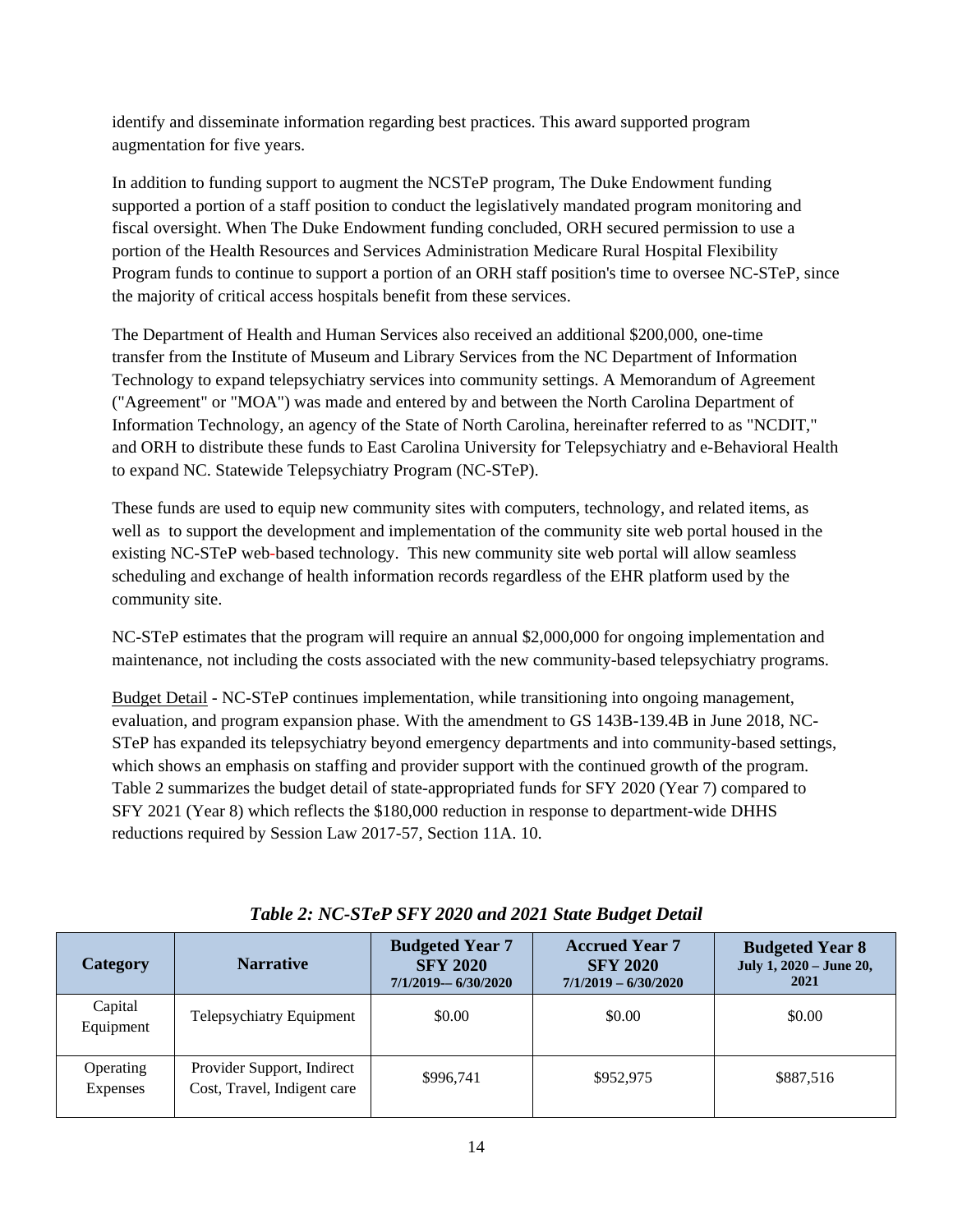| <b>Staffing</b>              | <b>Employee Salaries/Wages</b>                     | \$560,339   | \$631,025    | \$692,484   |
|------------------------------|----------------------------------------------------|-------------|--------------|-------------|
| Telepsychiatry<br>Web Portal | Web Portal / Health<br><b>Information Exchange</b> | \$262,920   | \$240,000    | \$240,000   |
| <b>Total</b>                 |                                                    | \$1,820,000 | \$1,824,000* | \$1,820,000 |

\*ECU Physician's funds were used to offset cost of program during FY20 fiscal year.

The program has resulted in significant cost savings to the State, its partners, and external stakeholders. The primary method of cost savings C-TeBH reports from this program is overturning unnecessary involuntary commitments. Of the 18,233 patients held under involuntary commitment and served by the program, 6,091 have been discharged into their communities to receive treatment using community resources. This has reduced burden to patients and their families and lowered costs for state psychiatric facilities, other hospitals, law enforcement agencies, government payers, private payers, and. Although total cost savings are difficult to quantify due to the number of stakeholders, NC-STeP estimates \$32,891,400 in cumulative cost savings to the State.

The expansion into community-based settings will also contribute significantly to state cost savings. Although these cost savings will also be difficult to quantify due to the nature of services, allowing psychiatric consultation within the community will reduce the number of ED visits and stays for behavioral health concerns.

### **Next Steps**

Overall, NC-STeP has had a successful first seven years, but there is still much to be accomplished. The SL 2013- 360 was recodified as G.S. 143B-1494B (a)(1b) by Session Laws 2018-44, s. 15.1, effective July 1, 2018. The NC General Assembly shows continued support with legislative changes and continued funding for the NC-STeP program. The program has shown significant cost savings to the NC hospitals without psychiatric services.

NC-STeP is currently in a phase of implementation as more referring sites go live. During this phase, there will be operational spending related to providers' costs, increasing video conferencing capabilities, credentialing providers, administrative overhead, web portal maintenance, regional provider hub support, and data exchange.

The leveling of hospital-based telepsychiatry sites happened in SFY 2019 at approximately 53 sites, with that number dropping to 51 in SFY 2020. This is consistent with the 2012-13 original proposal to the legislature that suggested that 59 hospital sites (of 108 hospitals in North Carolina) may need a program like NC-STeP. When new hospital sites are added, this is sometimes countered by existing hospital sites choosing to stop services or develop in-house psychiatry services. NC-STeP considers hospitals' development of in-house psychiatric services a success due to the initial support that NC-STeP provided that led to the hospitals developing local expertise and comfort with providing psychiatric services. NC-STeP refers to this as "graduating" a hospital from the program to become self-sustaining. This allows NC-STeP to free up funds for developing new community-based sites.

The growth of the program will come from the expansion in community-based sites. The evaluation of these sites is challenging as the program captures individuals before a mental health crisis that requires a hospital-level IVC assessment. If the community sites are preventing an unnecessary hospital-based IVC assessment, then cost savings are realized by preventing an IVC from occurring. This upstream approach aligns with the DHHS Healthy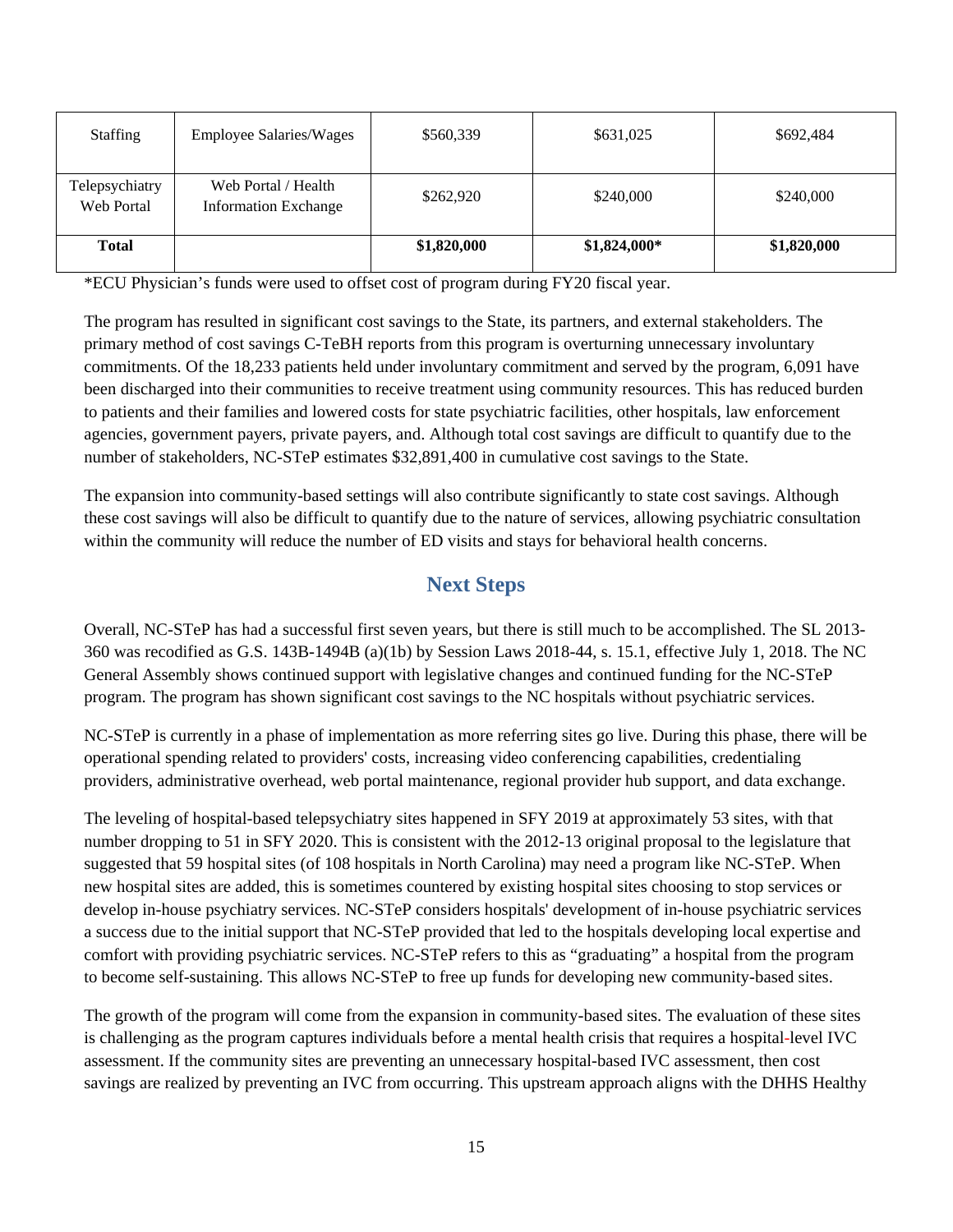Opportunities, to address health before it progresses to high-cost services and time, for both individual and provider.

The expansion of NC-STeP to community-based settings represents a new telepsychiatry delivery model for the program. The community-based sites are located in Camden County Health Department (ARHS), Craven County Health Department, Duplin County Health Department, Hyde County Health Department, Martin County Health Department (MTW), Pasquotank County Health Department (ARHS), Gates County Health Department (ARHS) and the Macon County Health Department. The Macon County Health Department site is funded by the Fullerton Foundation Grant. In conjunction with a primary care and behavioral health provider at the referring site, NC-STeP will provide psychiatric consultation as well as direct patient care. This approach affords an opportunity for rural partners to maintain patients in the community rather than send them far distances or to the ED for care.

The Telepsychiatry Web Portal has been developed<sup>7</sup><sup>8</sup>, and C-TeBH is implementing it to all sites as part of the go-live process. The Web Portal enables provider scheduling, billing, and exchange of health information, allowing hospitals and community-based sites to transmit clinical outcomes to C-TeBH. The contract between ORH and C-TeBH will continue to allow expenses for annual hosting and maintenance costs.

As head of the NCSTeP Program, Dr. Saeed offers the following insights and predictions:

1

The coronavirus disease 19 (COVID-19) pandemic has impacted lives globally, posing unique challenges in all walks of life and for all fields of medicine. With the pandemic affecting lives in so many ways, psychological endurance is a challenge that many will continue to face in the coming months. Physical and social isolation, the disruption of daily routines, financial stress, food insecurity, and numerous other potential triggers for stress response have all been intensified due to this pandemic, setting up a situation in which the mental well-being and stability of individuals is likely to be threatened. The uncertain environment is likely to increase the frequency and/or severity of mental health problems worldwide. North Carolina will be no exception. It has also been widely discussed by professional organizations that a surge in mental health and substance use disorder patients, both during the pandemic and in its aftermath, is likely. A national poll released by American Psychiatric Association in late March found that more than 36% of Americans say that coronavirus is having a serious impact on their mental health<sup>9</sup>. The long-term impact of COVID-19 on mental health and well-being is likely to take months before it becomes fully apparent. In the meantime, managing this impact will require a concerted effort from the health care system at large, not just from mental health care providers.

It will be important to identify patients with existing illnesses who present in acute crisis, to diagnose new cases of mental illness in individuals not previously diagnosed, and to provide support for those who do not meet

 $^7$  Saeed SA. (2018). Successfully Navigating Multiple Electronic Health Records When Using Telepsychiatry: The NC-STeP Experience. Psychiatric Services. 2018 May 15:appips 201700406. doi: 10.1176/appi.ps.201700406. [Epub ahead of print].

<sup>&</sup>lt;sup>8</sup> Saeed SA (2018). Tower of Babel Problem in Telehealth: Addressing the Health Information Exchange Needs of the North Carolina Statewide Telepsychiatry Program (NC-STeP). Psychiatric Quarterly. 2018 Jun;89 (2):489-495.

<sup>9</sup> O'Neal G, Grant R. New poll: COVID-19 impacting mental well-being: Americans feeling anxious, especially for loved ones; Older Adults are Less Anxious. APA. 2020. https://www.psychiatry. org/newsroom/news-releases/new-poll-covid-19-impacting-mental-wellbeing-americans-feeling-anxiousespecially-for-loved-ones-older-adults-are-less-anxious.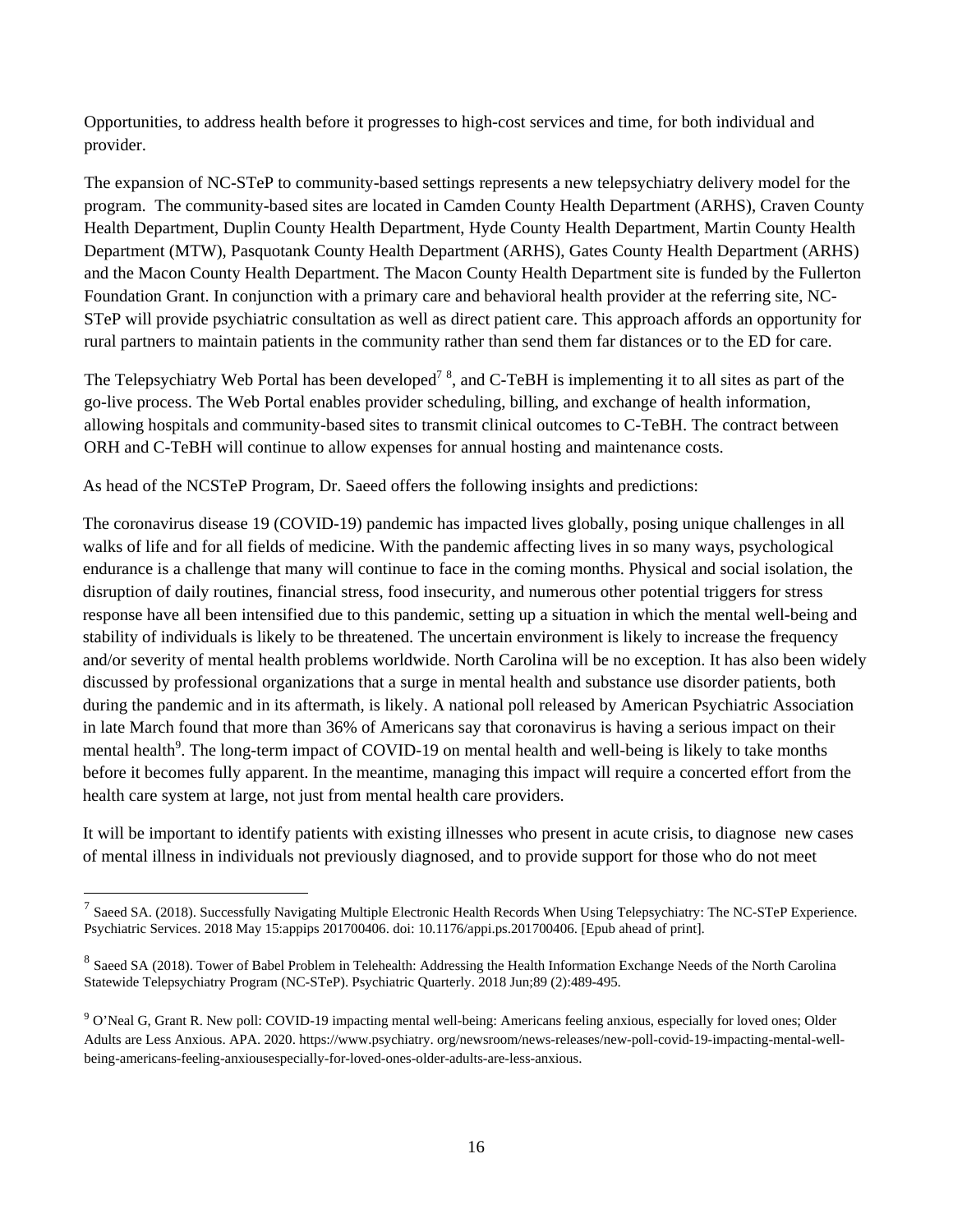criteria for a mental disorder but will need therapy. In order for these three groups to be identified and services made available, increased screening will be needed. Once patients have been identified, the appropriate psychiatric services and therapy will need to be tailored to presenting problems. This includes education on coping mechanisms, stress adaptation, cognitive behavioral therapy, and pharmacotherapy to name a few. With this surge in psychiatric disorders, increasing pharmacotherapy will need to be monitored for adverse effects and drug interactions. For therapy-based services, patients will need to be assessed adequately to identify which therapies are indicated and available. For individuals who do not meet criteria for a medical diagnosis, coping strategies, support, and resources should be provided<sup>10</sup>. NC-STeP is positioned well to help with all these aspects as we deal with the surge of patients with needs for services for mental health and substance use disorder.

#### *Program Developments for SFY 2021*

With the building of programs within community-based settings, monitoring, and evaluation of services in this new environment will be an important addition. During implementation, program staff will identify obstacles and necessary adjustments to maximize success. Further, staff will identify the most effective method of measuring impact on providers, patients and communities. Finally, the program will evaluate the viability of addressing substance use intervention needs through the delivery of telepsychiatry.

The NC-STeP program is recognized as a successful statewide platform and implementation example. Many new telehealth initiatives have been able to discuss implementation strategies and partnerships with NC-STeP and ORH. Although collaboration is not new, there seems to be a new desire from healthcare professionals across the state to come together in order to create a more effective and streamlined approach to assisting patients. ORH and NC-STeP have been asked to participate in many planning meetings to determine how the historic productivity of NC-STeP can be integrated into new service platforms and services.

#### *Long-Term Sustainability*

C-TeBH reports difficulty as the number of individuals served who have no insurance coverage has ranged from 30% to 42%. Currently, the program, including grant support from the State and other sources, is operating at a 0.39:1.00 ratio (revenue: cost), which is far below the desired objective of >1:1 ratio. However, the program has demonstrated savings from reducing unnecessary hospitalization, improving ED throughput, reducing patient transportation costs for the sheriff departments, and by reducing ED boarding times. The program more than pays for itself in terms of sustainiability when these savings are considered to unnecessary use of hospital ED bed holds and avoided admission to state psychiatric facilities.

The sustainability ratio of 0.39:1.00 means that, for every dollar the program spends, it is able to recover \$0.39. These costs are recovered in four ways: 1) charging hospitals a subscription fee to use the service, which is

<sup>&</sup>lt;sup>10</sup> Saeed SA. (2015). Current Challenges and Opportunities in Psychiatric Administration and Leadership. Psychiatric Quarterly. Volume 86, Issue 3, September: pp 297-300.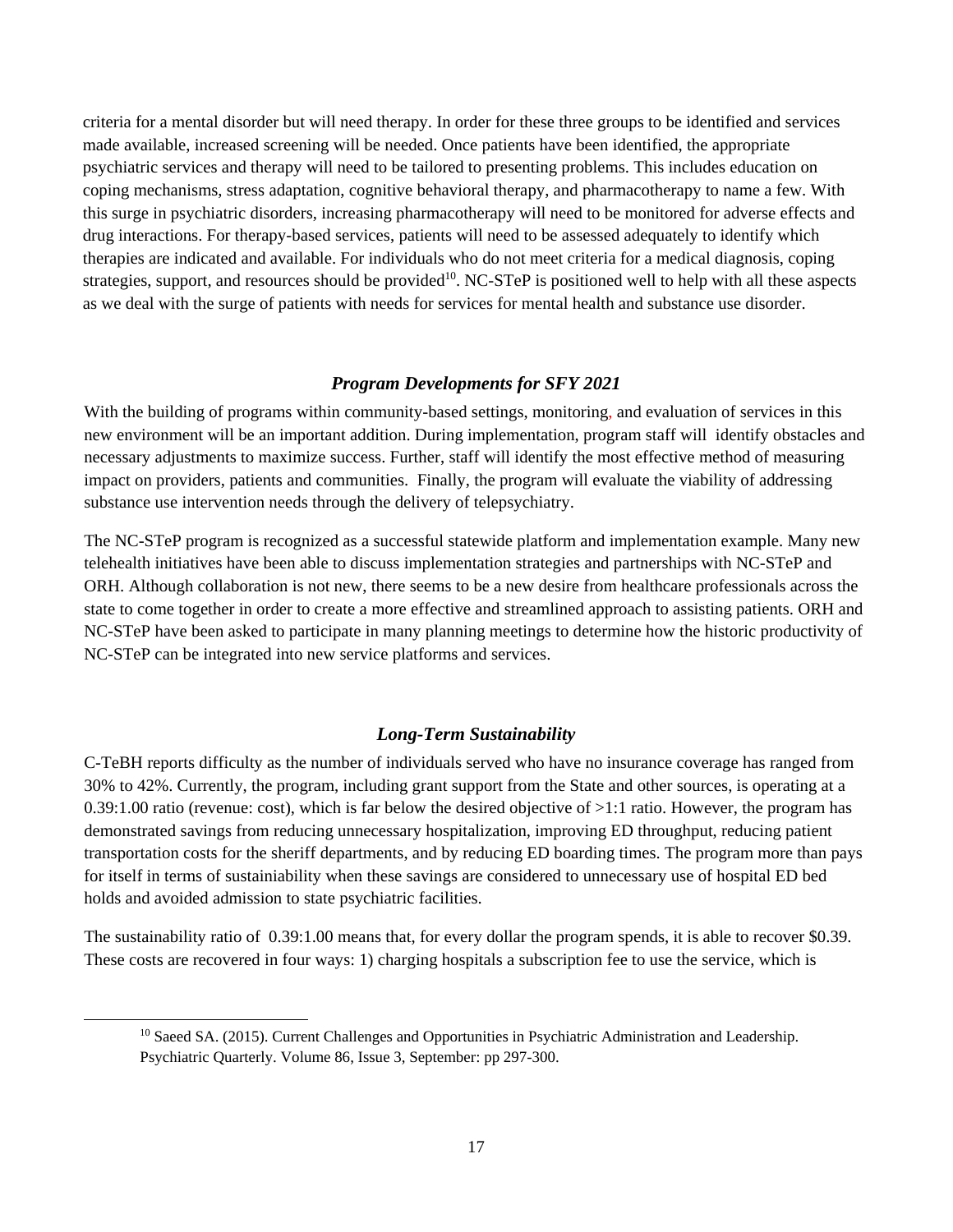currently set at \$43 for each telepsychiatry assessment conducted which is about a third of the cost of the consult, 2) billing public and private payors for each assessment, 3) State funding, and 4) grant funding.

The program remains in the implementation stage and is working with pricing models that require adjustments to establish a fair and equitable cost. Further, the expansion to community-based settings could impact long-term sustainability by presenting new opportunities for healthier populations, early treatment, and prevention, as well as new revenue options.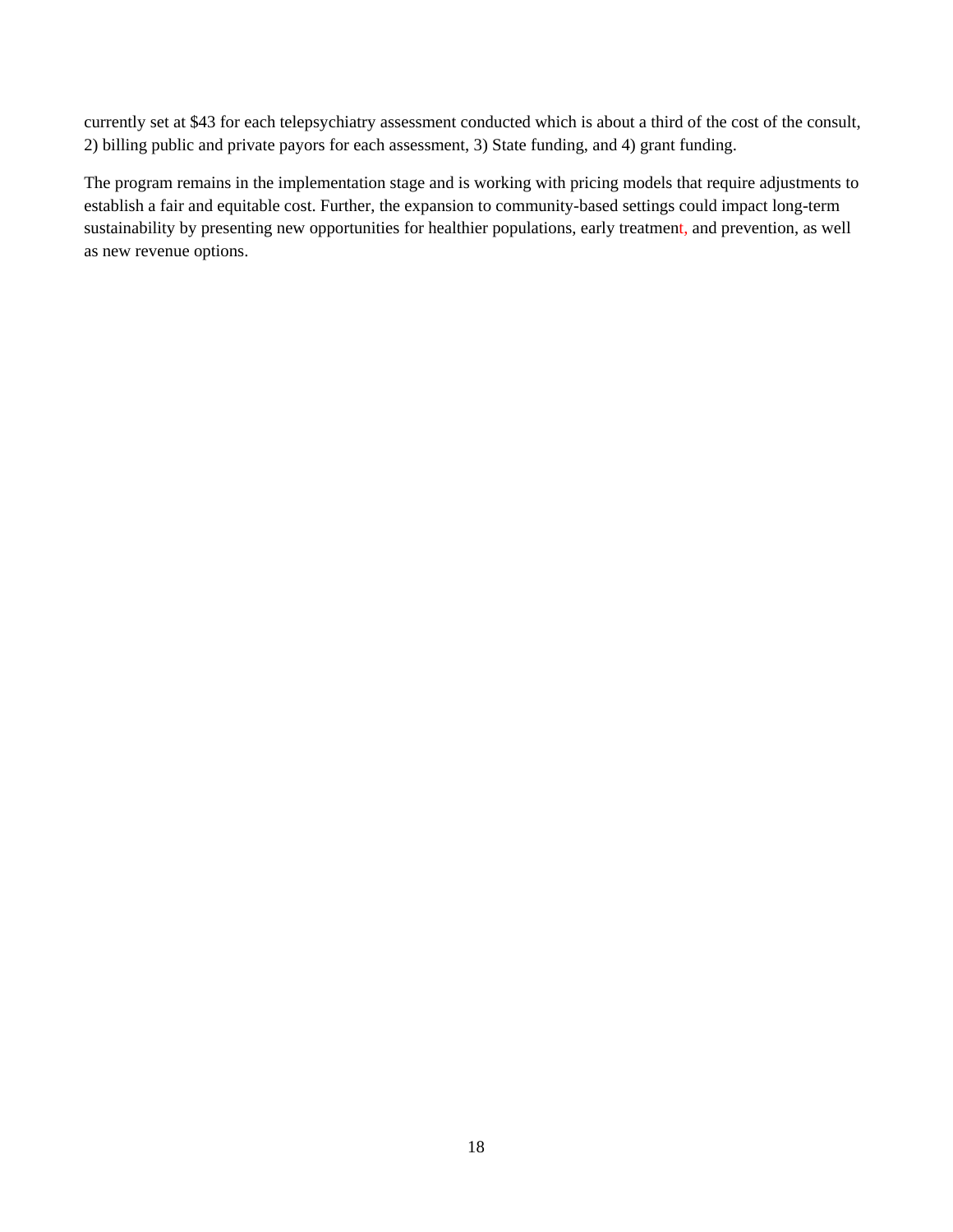#### **Appendix A: Economic Impact of the program**



#### **Appendix B: FY2019 IVC Overturn Ratio**

This use of technology can reduce patients' length of stay in the emergency department (which can last for days in some cases) and overturn unnecessary involuntary commitments (IVCs), thereby reducing the burden on staff and reducing costs to the state and federal governments, as well as the private sector.

The expansion into community-based settings will reduce costs by engaging individuals before a mental health crisis that requires a hospital level IVC assessment. If the community sites are preventing an unnecessary hospital-based IVC assessment, then costs savings are realized by preventing an IVC from occurring. This upstream approach works to address health issues before it progresses to high-cost service and time, for both individual and provider.

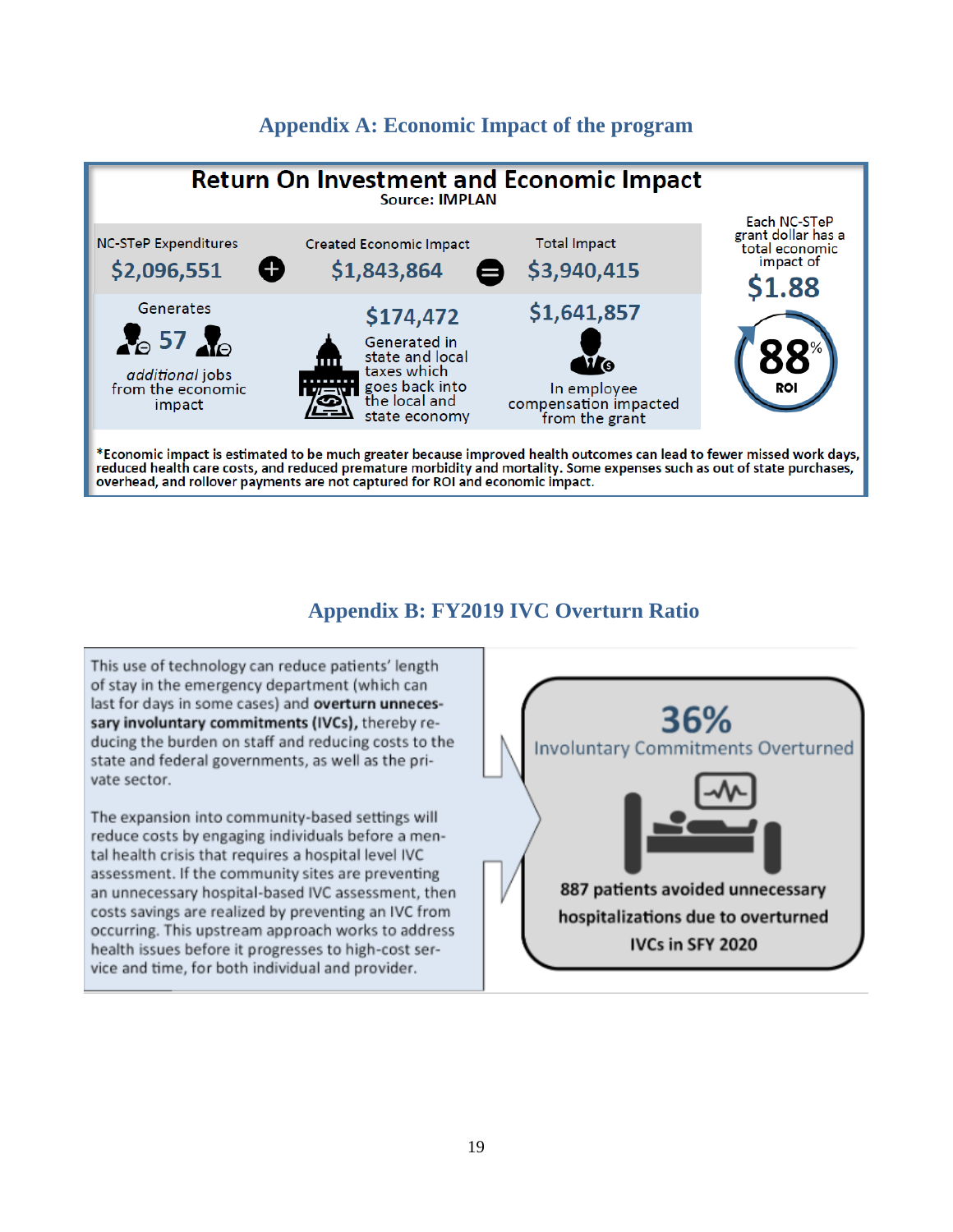#### **Appendix C: List of Enrolled Hospitals and Go-Live Status As of June 30, 2020. Sorted by county, then by hospital.**

| <b>County</b>   | Hospital                                 | <b>Provider</b>                  | <b>Status</b> |
|-----------------|------------------------------------------|----------------------------------|---------------|
| Alamance        | Alamance Regional Medical Center         | Cone Health                      | Live          |
| Ashe            | Novant Ashe Memorial Hospital            | Old Vineyard<br>Live             |               |
| Beaufort        | Vidant Beaufort Hospital                 | Carolina Behavioral Care         | Live          |
| <b>Bertie</b>   | Vidant Bertie Hospital                   | Carolina Behavioral Care         | Live          |
| Bladen          | Cape Fear Valley- Bladen County Hospital | Cape Fear                        | Live          |
| Brunswick       | Dosher Memorial Hospital                 | Old Vineyard                     | Live          |
| Brunswick       | <b>Brunswick Medical Center</b>          | Novant                           | Live          |
| <b>Buncombe</b> | <b>Mission Memorial Hospital</b>         | Mission<br>Live                  |               |
| Bumcombe        | Mission Children's Hospital              | Mission<br>Live                  |               |
| Chatham         | Chatham Hospital                         | Live<br>Old Vineyard             |               |
| Cherokee        | Murphy Medical Center                    | Live<br>Old Vineyard             |               |
| Chowan          | Vidant Chowan Hospital                   | Carolina Behavioral Care<br>Live |               |
| Cumberland      | Cape Fear Valley Medical Center          | Cape Fear                        | Live          |
| Dare            | <b>Outer Banks Hospital</b>              | Carolina Behavioral Care         | Live          |
| Davidson        | Novant Thomasville Hospital              | Novant                           | Live          |
| Duplin          | Vidant Duplin Hospital                   | Carolina Behavioral Care         | Live          |
| Edgecombe       | Vidant Edgecombe Hospital                | Carolina Behavioral Care         | Live          |
| Forsyth         | Novant Clemmons Hospital                 | Novant                           | Live          |
| Forsyth         | Novant Forsyth Medical Center            | Novant                           | Live          |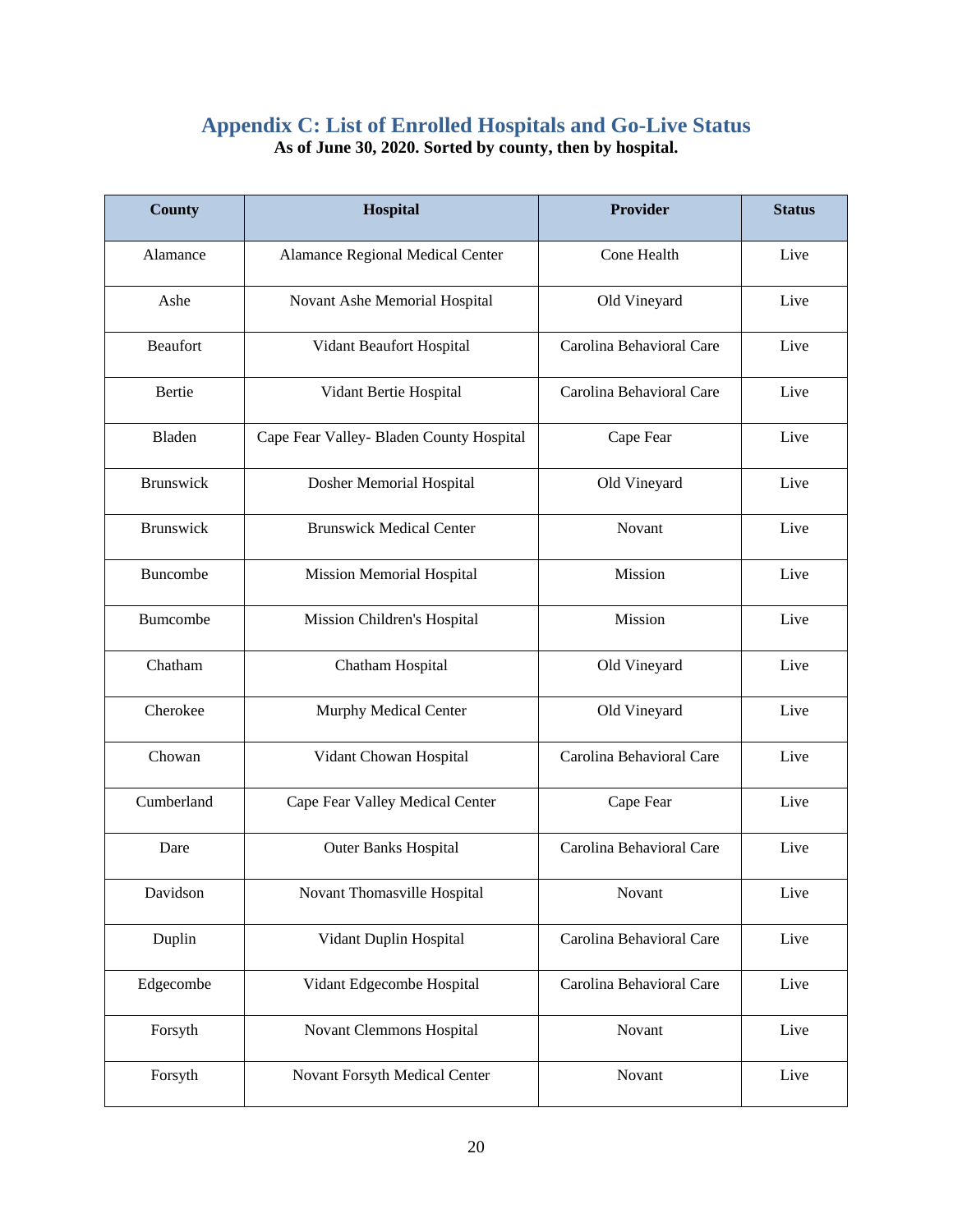| <b>County</b> | Hospital                             | Provider                           | <b>Status</b> |
|---------------|--------------------------------------|------------------------------------|---------------|
| Forsyth       | Novant Kernersville Hospital         | Novant                             | Live          |
| Franklin      | DLP Franklin Hospital                | Carolina Behavioral Care<br>Live   |               |
| Guilford      | Cone Health - Behavioral Health      | Cone Health                        | Live          |
| Guilford      | Cone Health - MedCenter High Point   | Cone Health                        | Live          |
| Guilford      | Cone Health - Moses Cone             | Cone Health                        | Live          |
| Guilford      | Cone Health - Wesley Long            | Cone Health                        | Live          |
| Guilford      | Cone Health - Women's Hospital       | Cone Health                        | Live          |
| Halifax       | Halifax Regional Medical Center      | Carolina Behavioral Care           | Live          |
| Harnett       | <b>Betsy Johnson Regional</b>        | Enrolled<br><b>TBD</b>             |               |
| Harnett       | Harnett Hospital                     | <b>TBD</b><br>Enrolled             |               |
| Henderson     | Advent Health Henderson (Park Ridge) | <b>TBD</b><br>Enrolled             |               |
| Hoke          | Cape Fear Valley Health Hoke         | Cape Fear<br>Live                  |               |
| Iredell       | Lake Norman Regional Medical Center  | Carolina Behavioral Care<br>Live   |               |
| Iredell       | Iredell Hospital                     | <b>TBD</b>                         | Enrolled      |
| Jackson       | Harris Regional Medical Center       | Carolina Behavioral Care           | Live          |
| Johnston      | <b>UNC Johnston Clayton</b>          | <b>UNC Johnston Health</b><br>Live |               |
| Johnston      | <b>UNC Johnston Smithfield</b>       | Live<br><b>UNC Johnston Health</b> |               |
| Lenoir        | Lenoir Memorial Hospital             | Carolina Behavioral Care<br>Live   |               |
| Macon         | <b>Angel Medical Center</b>          | Mission                            | Live          |
| Macon         | Highlands-Cashiers Hospital          | Mission<br>Live                    |               |
| McDowell      | McDowell Hospital                    | Mission                            | Live          |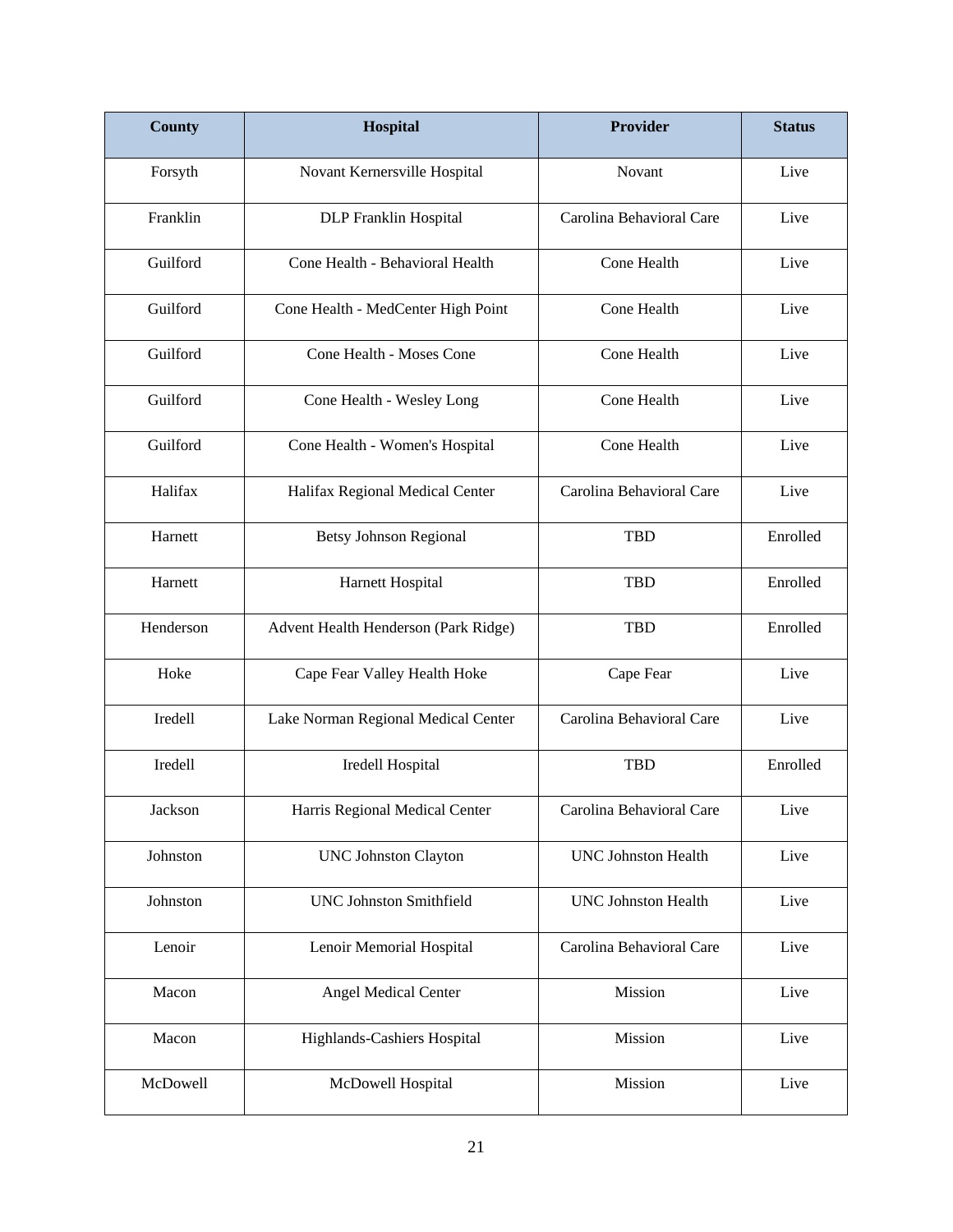| <b>County</b> | Hospital                             | <b>Provider</b>                  | <b>Status</b> |
|---------------|--------------------------------------|----------------------------------|---------------|
| Mecklenburg   | Novant Presbyterian Hospital         | Novant                           | Live          |
| Mitchell      | <b>Blue Ridge Regional Hospital</b>  | Mission<br>Live                  |               |
| Pasquotank    | Sentara Albemarle Medical Center     | Old Vineyard                     | Live          |
| Pender        | Pender Memorial Hospital             | Old Vineyard                     | Live          |
| Person        | Person Memorial Hospital             | Carolina Behavioral Care         | Live          |
| Polk          | St Luke's Hospital                   | Old Vineyard                     | Live          |
| Robeson       | Southeastern Hospital                | Old Vineyard                     | Live          |
| Rockingham    | Cone Health - Annie Penn Hospital    | Cone Health<br>Live              |               |
| Rockingham    | Morehead Memorial Hospital           | Live<br>Old Vineyard             |               |
| Rowan         | Novant Rowan Hospital                | Novant<br>Live                   |               |
| Surry         | Hugh Chatham Memorial Hospital, Inc. | Live<br>Novant                   |               |
| Surry         | Northern Hospital of Surry County    | Old Vineyard                     | Live          |
| Swain         | <b>Swain Community Hospital</b>      | Carolina Behavioral Care<br>Live |               |
| Transylvania  | Transylvania Regional Hospital       | Mission                          | Live          |
| Vance         | Maria Parham Medical Center          | Carolina Behavioral Care         | Live          |
| Wayne         | Wayne Memorial Hospital              | <b>TBD</b>                       | Enrolled      |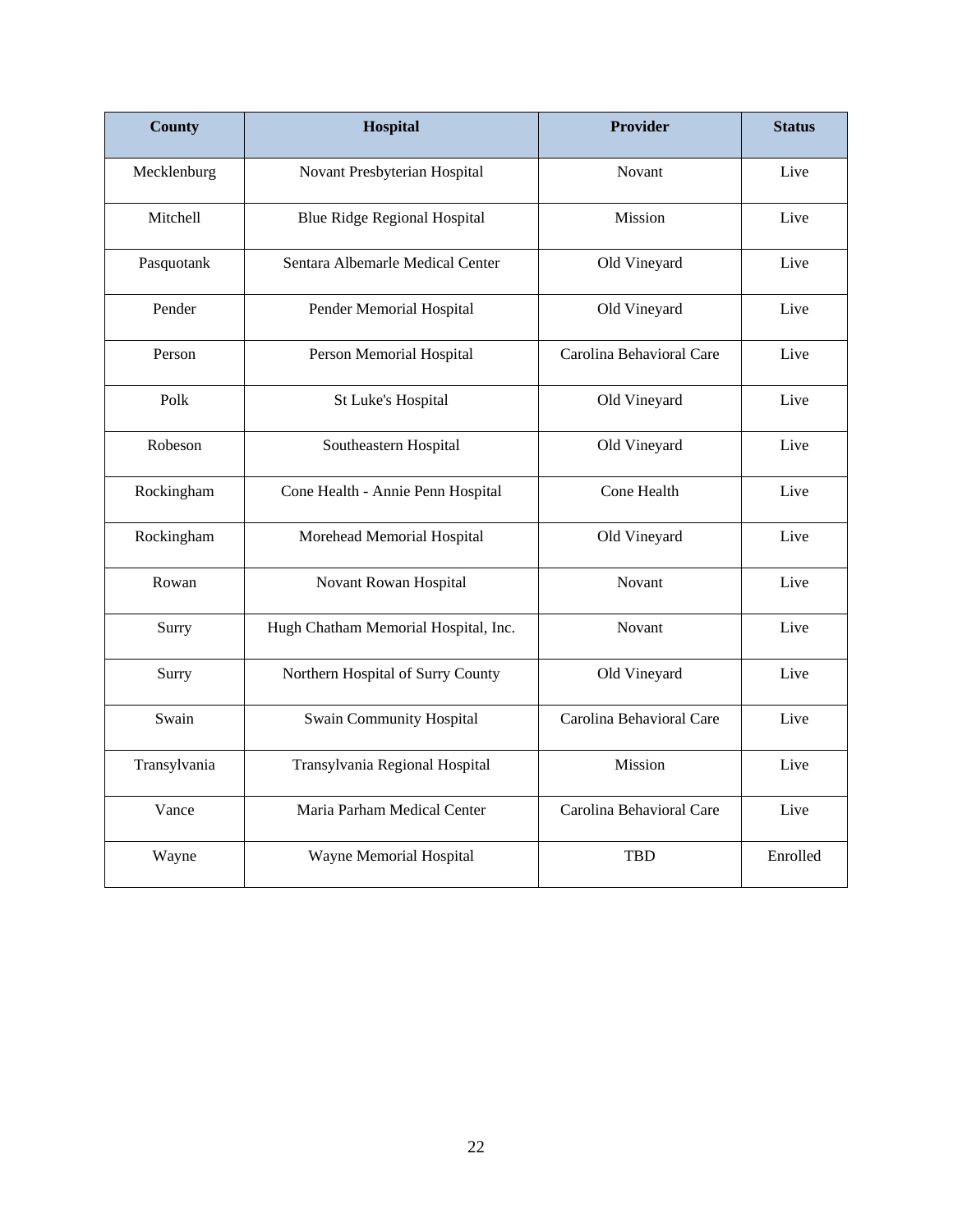# **Appendix D: List of Enrolled Consulting Sites and Go-Live Status**

| <b>County</b>         | <b>Consulting Site</b>                                | <b>Status</b> |
|-----------------------|-------------------------------------------------------|---------------|
| <b>Buncombe</b>       | Mission Health System                                 | Live          |
| Cumberland            | Cape Fear Valley Health System                        | Live          |
| Durham, Moore, Orange | Carolina Behavioral Care                              | Live          |
| Forsyth               | Novant Health System                                  | Live          |
| Forsyth               | Old Vineyard and Behavioral Health<br><b>Services</b> | Live          |
| Guilford              | Cone Health System                                    | Live          |
| Johnston              | <b>UNC Johnston Health</b>                            | Live          |
| Pitt                  | East Carolina University                              | Live          |

#### **As of June 30, 2020. Sorted by county and site.**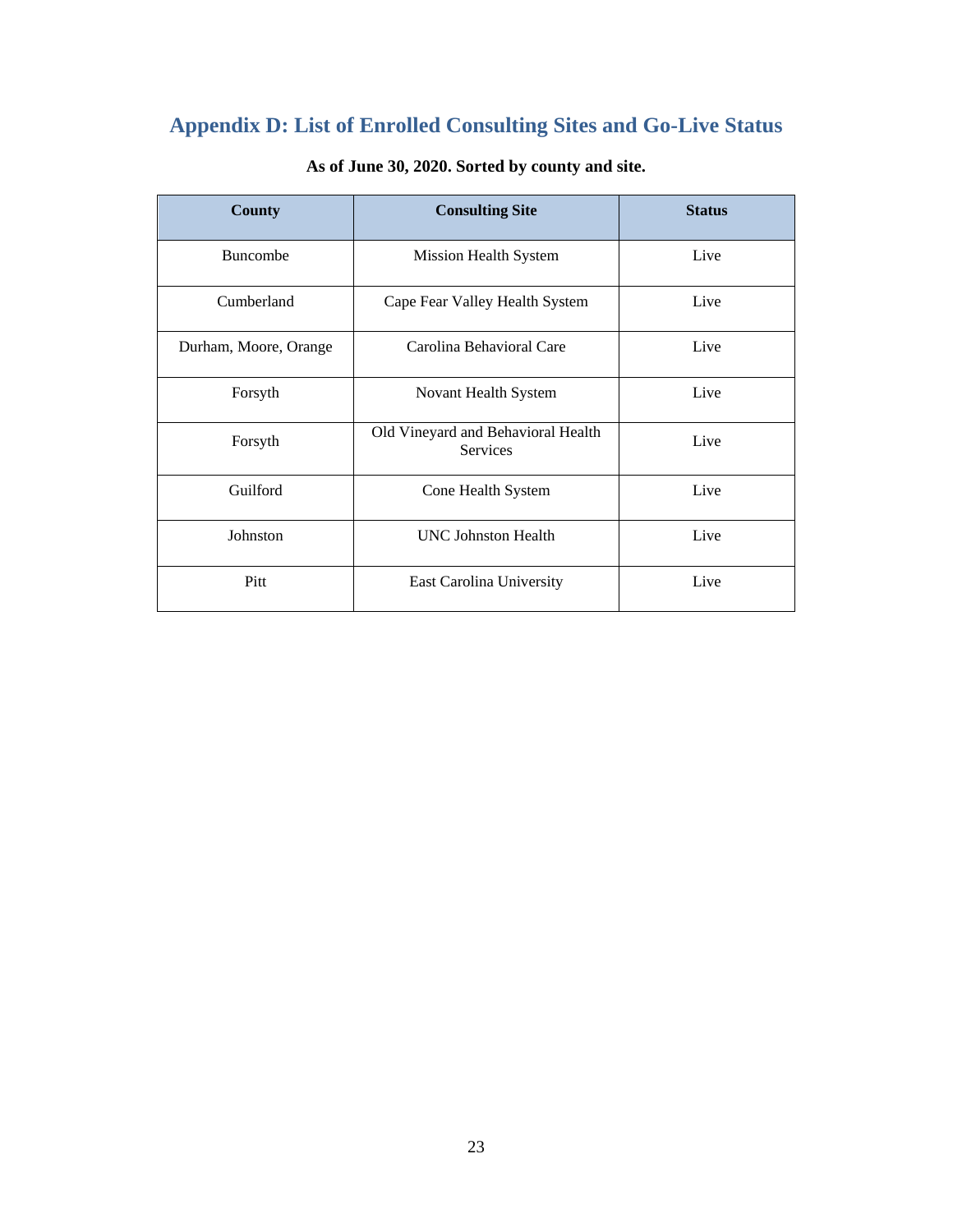### **Appendix E: NC-STeP Advisory Workgroup Member Organizations**

ORH and NC-STeP expresses gratitude to the following organizations for their commitment and participation in quarterly NC-STeP Advisory Council meetings:

| Monarch North Carolina                    |
|-------------------------------------------|
| North Carolina Psychiatric Association    |
| Carolinas HealthCare System               |
| Cone Health System                        |
| Duke University                           |
| <b>East Carolina University</b>           |
| Harnett Health System                     |
| <b>MedAccess Partners</b>                 |
| Mission Health System                     |
| Murphy Medical Center                     |
| NC DHHS Division of Medical Assistance    |
| NC DHHS Division of Mental Health,        |
| Developmental Disabilities, and Substance |
| <b>Abuse Services</b>                     |
| <b>NC DHHS Office of Rural Health</b>     |
| North Carolina Healthcare Association     |
| Novant Ashe Memorial Hospital             |
| St. Luke's Hospital                       |
| <b>Trillium Health Resources</b>          |
| <b>UNC-Chapel Hill</b>                    |
| Vidant Health                             |
| Wake Forest School of Medicine            |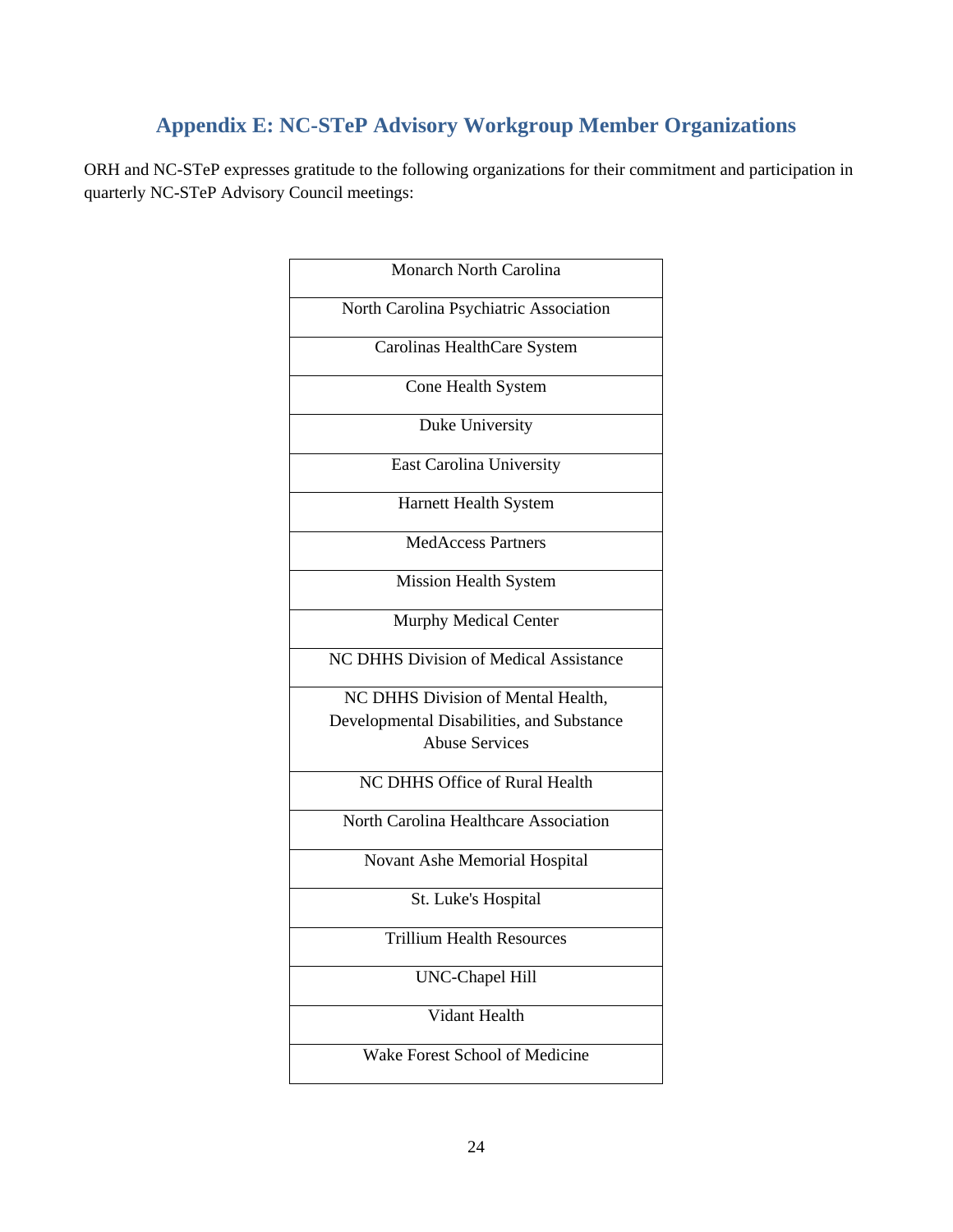#### **Appendix F: NC-STEP Publications in Journals**

- 1. Saeed SA. (2020) Post Pandemic Care: ECU to Address Post-Pandemic Mental Health. 2020 July 1. Retrieved 8.14.20. from https://news.ecu.edu/2020/07/01/post-pandemic-care/.
- 2. Esterwood E, Saeed SA. (2020). Past Epidemics, Natural Disasters, COVID19, and Mental Health: Learning from History as we Deal with the Present and Prepare for the Future. Psychiatric Q. 2020 August. DOI 10.1007/s11126-020-09808-4.Online First.
- 3. Kothadia RJ, Jones K, Saeed SA, Torres MJ, (2020). The Impact of NC-Statewide Telepsychiatry Program (NC-STeP) on Patients' Dispositions from Hospital Emergency Departments. Psychiatric Services. (in Press).
- 4. Saeed SA. (2018). Successfully Navigating Multiple Electronic Health Records When Using Telepsychiatry: The NC-STeP Experience. Psychiatric Services. 2018 May 15:appips 201700406. doi: 10.1176/appi.ps.201700406. [Epub ahead of print].
- 5. Saeed SA (2018). Tower of Babel Problem in Telehealth: Addressing the Health Information Exchange Needs of the North Carolina Statewide Telepsychiatry Program (NC-STeP). Psychiatric Quarterly. 2018 Jun;89 (2):489-495.
- 6. Saeed SA, Johnson TL, Bagga M, Glass O. (2017). Training Residents in the Use of Telepsychiatry: Review of the Literature and a Proposed Elective. Psychiatric Quarterly. Volume 88. No.2. June. pp. 271- 283.
- 7. Saeed, S. A. (2016). North Carolina Statewide Telepsychiatry Program: Using Telepsychiatry to Improve Access to Evidence-Based Care. Presented in *Shaping the Future of Healthcare through Innovation and Technology.* 24th European Congress of Psychiatry, Madrid, Spain, March 15, 2016. Program proceedings available at: http://www.epa-congress.org/presentation/abstract-book. *Abstract.*
- 8. Saeed, S. A. (2015). *Innovations in the Emergency Department-Based Care of the Mentally Ill.* American College of Emergency Physicians Annual Meeting, Boston, Massachusetts, October 25, 2015. *Abstract.*
- 9. Saeed SA, Anand V. (2015). Use of Telepsychiatry in Psychodynamic Psychiatry. Psychodynamic Psychiatry: Vol.43, No.4, pp.569-583.
- 10. Saeed SA. (2015). Current Challenges and Opportunities in Psychiatric Administration and Leadership. Psychiatric Quarterly. Volume 86, Issue 3, September: pp 297-300.
- 11. Saeed SA. (2015). Telebehavioral Health: Clinical Applications, Benefits, Technology Needs, and Setup. *NCMJ:* Vol. 76, Number 1, pp 25-26.